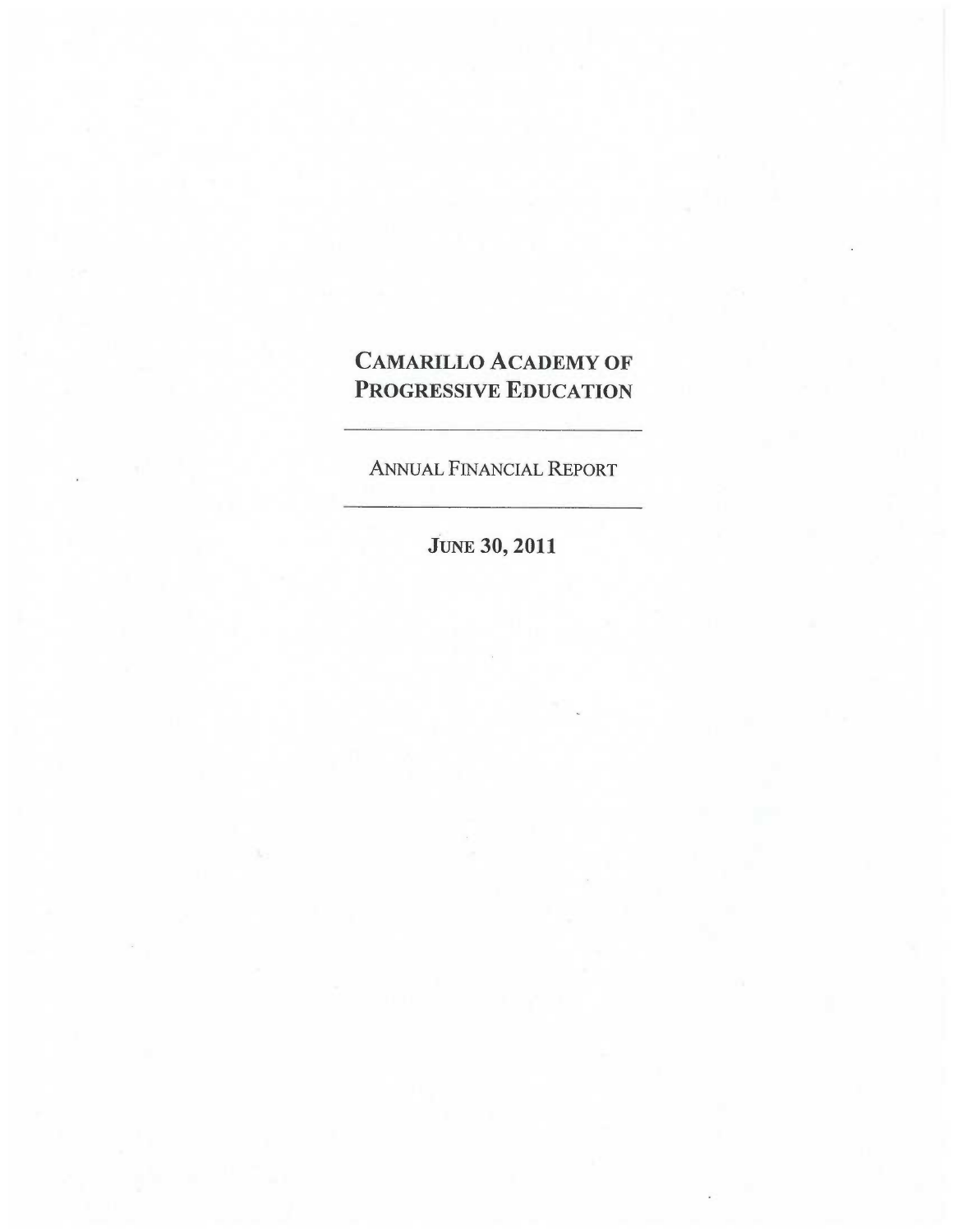# **TABLE OF CONTENTS JUNE 30, 2011**

| <b>INDEPENDENT AUDITORS' REPORT</b>                                             | $\mathbf{1}$   |
|---------------------------------------------------------------------------------|----------------|
| <b>FINANCIAL STATEMENTS</b>                                                     |                |
| <b>Statement of Financial Position</b>                                          | 3              |
| Statement of Activities and Changes in Net Assets                               | $\overline{4}$ |
| <b>Statement of Cash Flows</b>                                                  | 5              |
| <b>Notes to Financial Statements</b>                                            | 6              |
| SUPPLEMENTARY INFORMATION                                                       |                |
| Local Education Agency Organization Structure                                   | 13             |
| Schedule of Apportionment Days of Attendance                                    | 14             |
| Schedule of Instructional Time                                                  | 15             |
| Reconciliation of Annual Financial Report with Audited Financial Statements     | 16             |
| Note to Supplementary Information                                               | 17             |
| <b>INDEPENDENT AUDITOR'S REPORTS</b>                                            |                |
| Report on Internal Control Over Financial Reporting and on Compliance and Other |                |
| Matters Based on an Audit of Financial Statements Performed in Accordance with  |                |
| <b>Government Auditing Standards</b>                                            | 19             |
| <b>Report on State Compliance</b>                                               | 21             |
| SCHEDULE OF FINDINGS AND QUESTIONED COSTS                                       |                |
| <b>Summary of Auditors' Results</b>                                             | 24             |
| <b>Financial Statement Findings</b>                                             | 25             |
| <b>State Awards Findings and Questioned Costs</b>                               | 26             |
| Summary Schedule of Prior Audit Findings                                        | 27             |
|                                                                                 |                |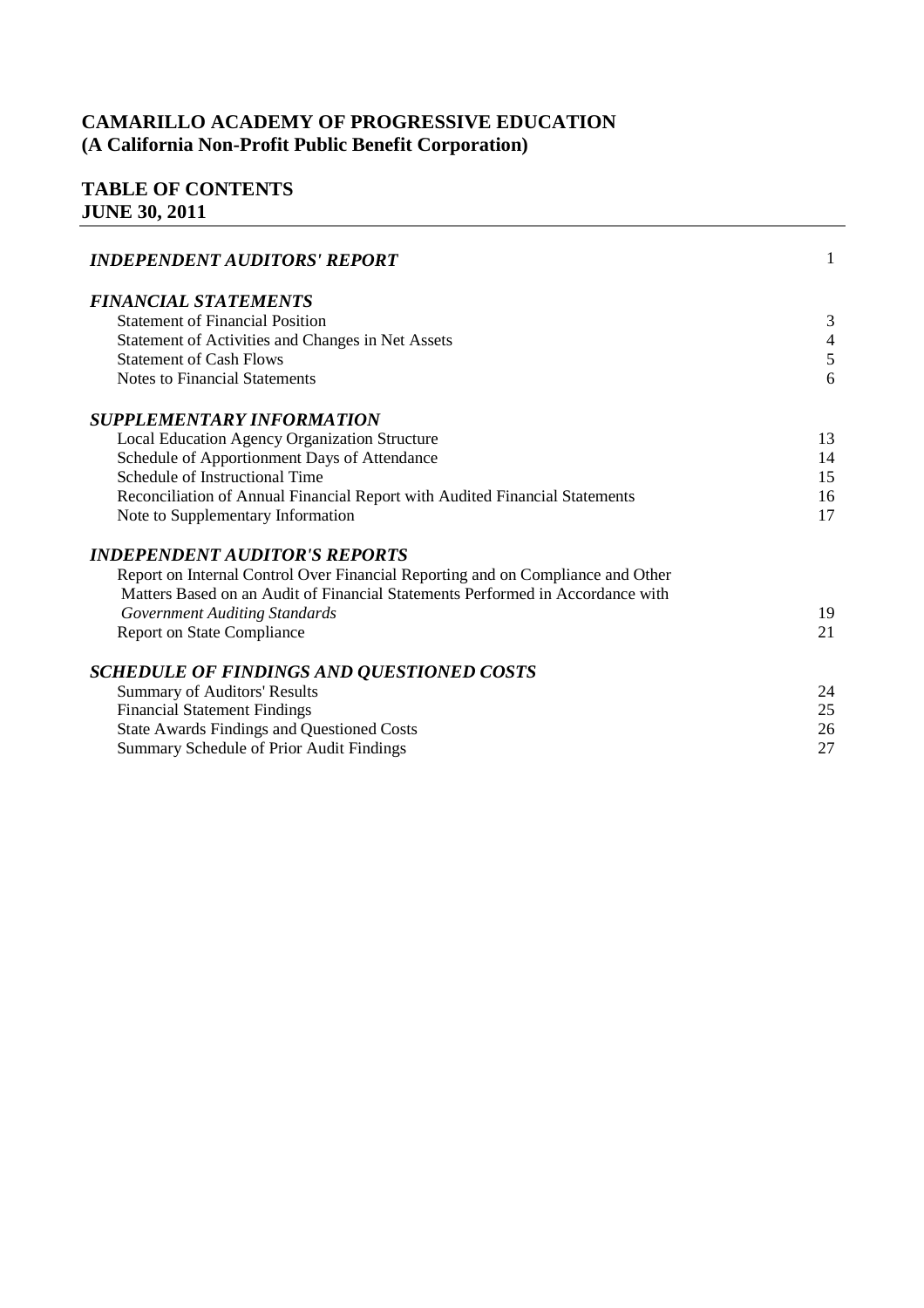

#### **INDEPENDENT AUDITORS' REPORT**

Governing Board Camarillo Academy of Progressive Education Camarillo, California

We have audited the accompanying statement of financial position of Camarillo Academy of Progressive Education (CAPE) (A California Non-Profit Public Benefit Corporation) as of June 30, 2011, and the related statements of activities and changes in net assets, and cash flows for the year then ended. These financial statements are the responsibility of Camarillo Academy of Progressive Education's management. Our responsibility is to express an opinion on these financial statements based on our audit.

We conducted our audit in accordance with auditing standards generally accepted in the United States of America and *Standards and Procedures for Audits of California K-12 Local Educational Agencies 2010-11*, issued by the California Education Audit Appeals Panel as regulations. Those standards require that we plan and perform the audit to obtain reasonable assurance about whether the financial statements are free of material misstatement. An audit includes examining, on a test basis, evidence supporting the amounts and disclosures in the financial statements. An audit also includes assessing the accounting principles used and significant estimates made by management, as well as evaluating the overall financial statement presentation. We believe that our audit provides a reasonable basis for our opinion.

In our opinion, the financial statements referred to above present fairly, in all material respects, the financial position of Camarillo Academy of Progressive Education as of June 30, 2011, and the changes in its net assets, and its cash flows for the year then ended, in conformity with accounting principles generally accepted in the United States America.

In accordance with *Government Auditing Standards,* we have also issued our report dated September 30, 2011, on our consideration of the Organization's internal control over financial reporting and on our tests of its compliance with certain provisions of laws, regulations, contracts, and grant agreements and other matters. The purpose of that report is to describe the scope of our testing of internal control over financial reporting and compliance and the results of that testing, and not to provide an opinion on the internal control over financial reporting or on compliance. That report is an integral part of an audit performed in accordance with *Government Auditing Standards* and should be considered in assessing the results of our audit.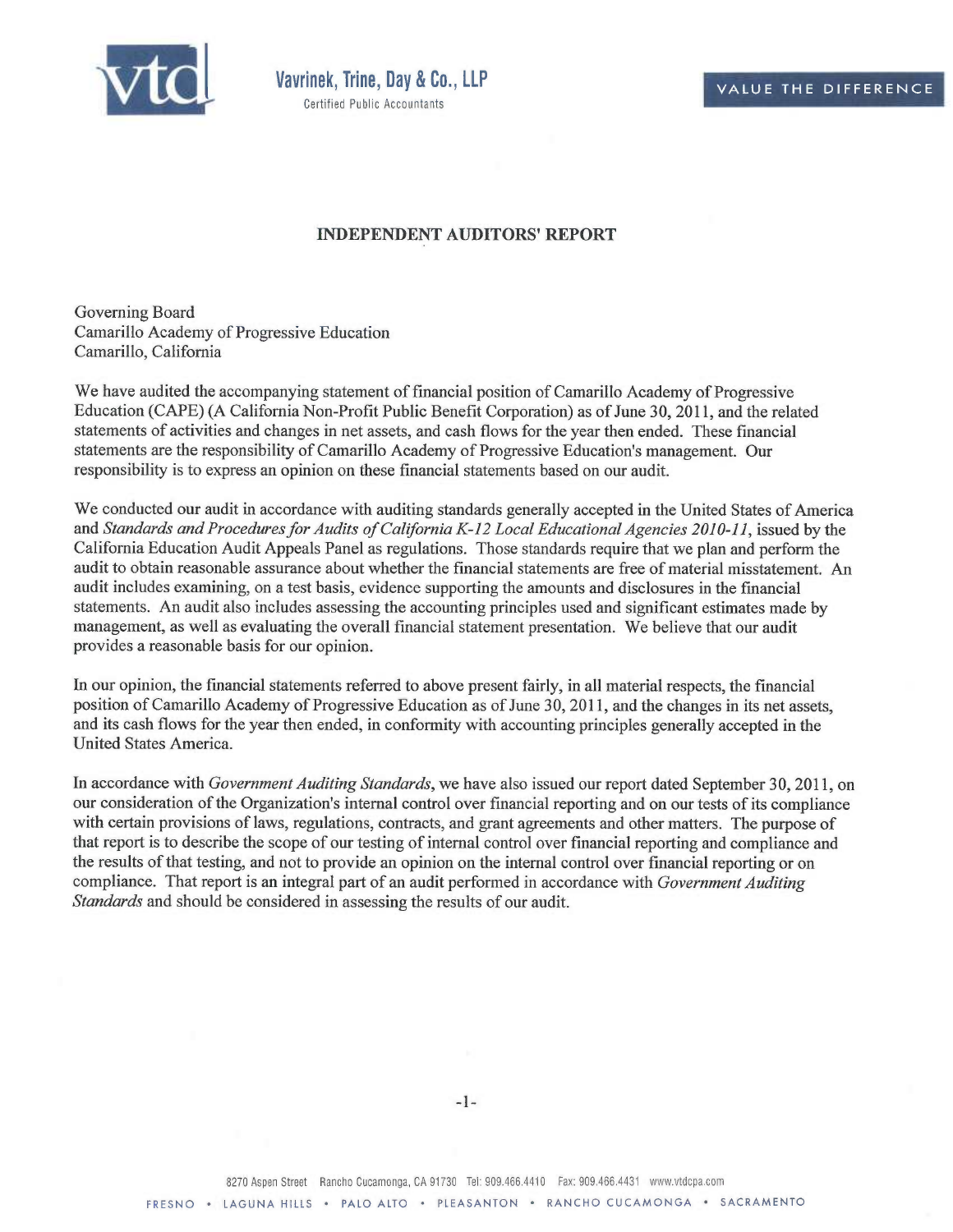Our audit was conducted for the purpose of forming an opinion on the financial statements as a whole. The accompanying supplementary information is presented for purposes of additional analysis and is not a required part of the financial statements. Such information is the responsibility of management and was derived from and relates directly to the underlying accounting and other records used to prepare the financial statements. The information has been subjected to the auditing procedures applied in the audit of the financial statements and certain additional procedures, including comparing and reconciling such information directly to the underlying accounting and other records used to prepare the financial statements or to the financial statements themselves, and other additional procedures in accordance with auditing standards generally accepted in the United States of America. In our opinion, the information is fairly stated in all material respects in relation to the financial statements as a whole.

Varninh, Tin, Day & Co, LLP

Rancho Cucamonga, California September 30, 2011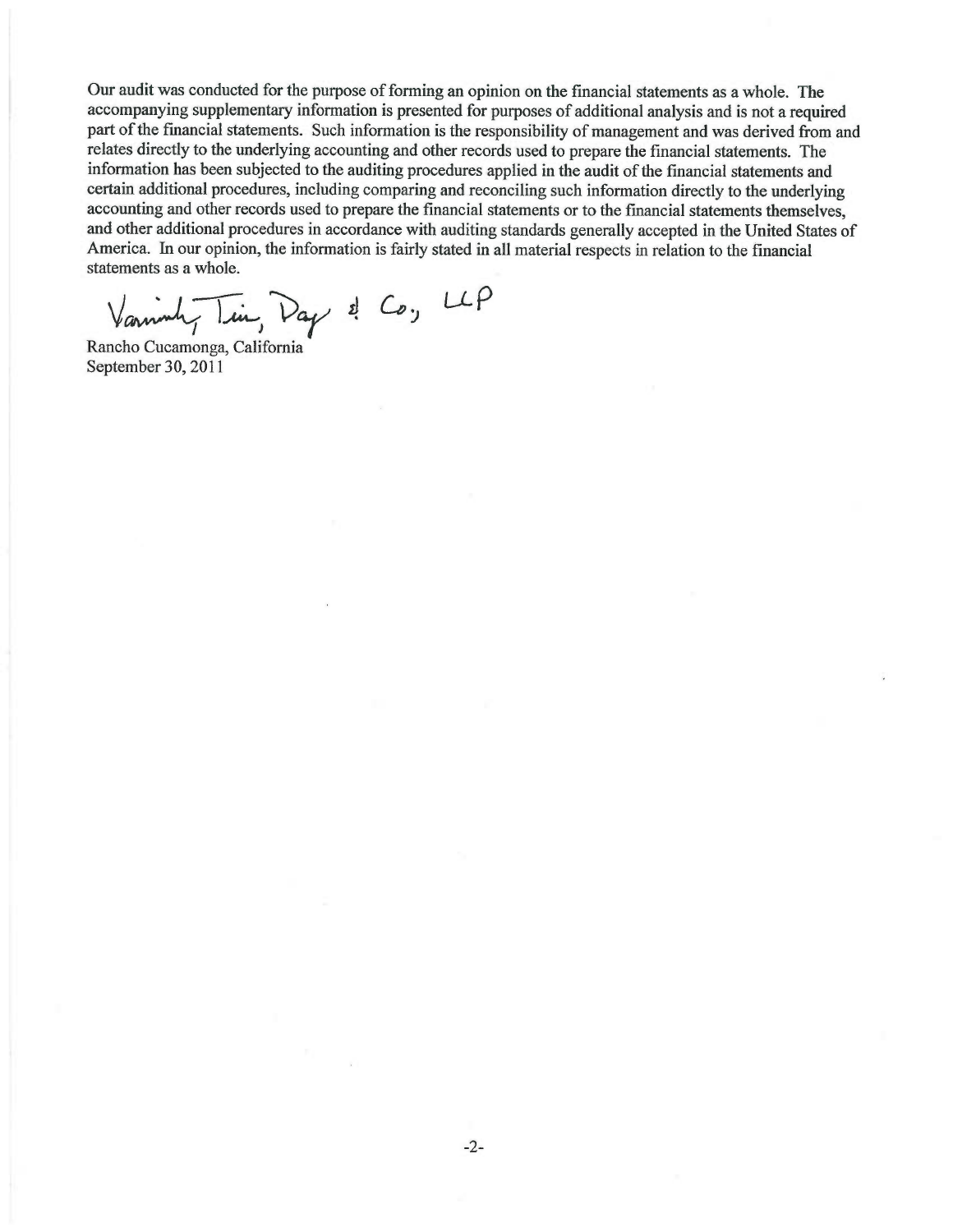# **STATEMENT OF FINANCIAL POSITION JUNE 30, 2011**

**ASSETS**

| \$<br>999,564 |         |           |
|---------------|---------|-----------|
| 957,035       |         |           |
| 5,581         |         |           |
|               | \$      | 1,962,180 |
|               |         |           |
| 46,662        |         |           |
| 5,665         |         |           |
|               |         | 40,997    |
|               |         |           |
|               | S       | 2,003,177 |
|               |         |           |
|               |         |           |
| \$            |         |           |
|               | \$      | 111,492   |
|               |         |           |
|               |         |           |
| 1,891,685     |         |           |
|               |         | 1,891,685 |
|               | \$      | 2,003,177 |
|               | 111,492 |           |

The accompanying notes are an integral part of these financial statements.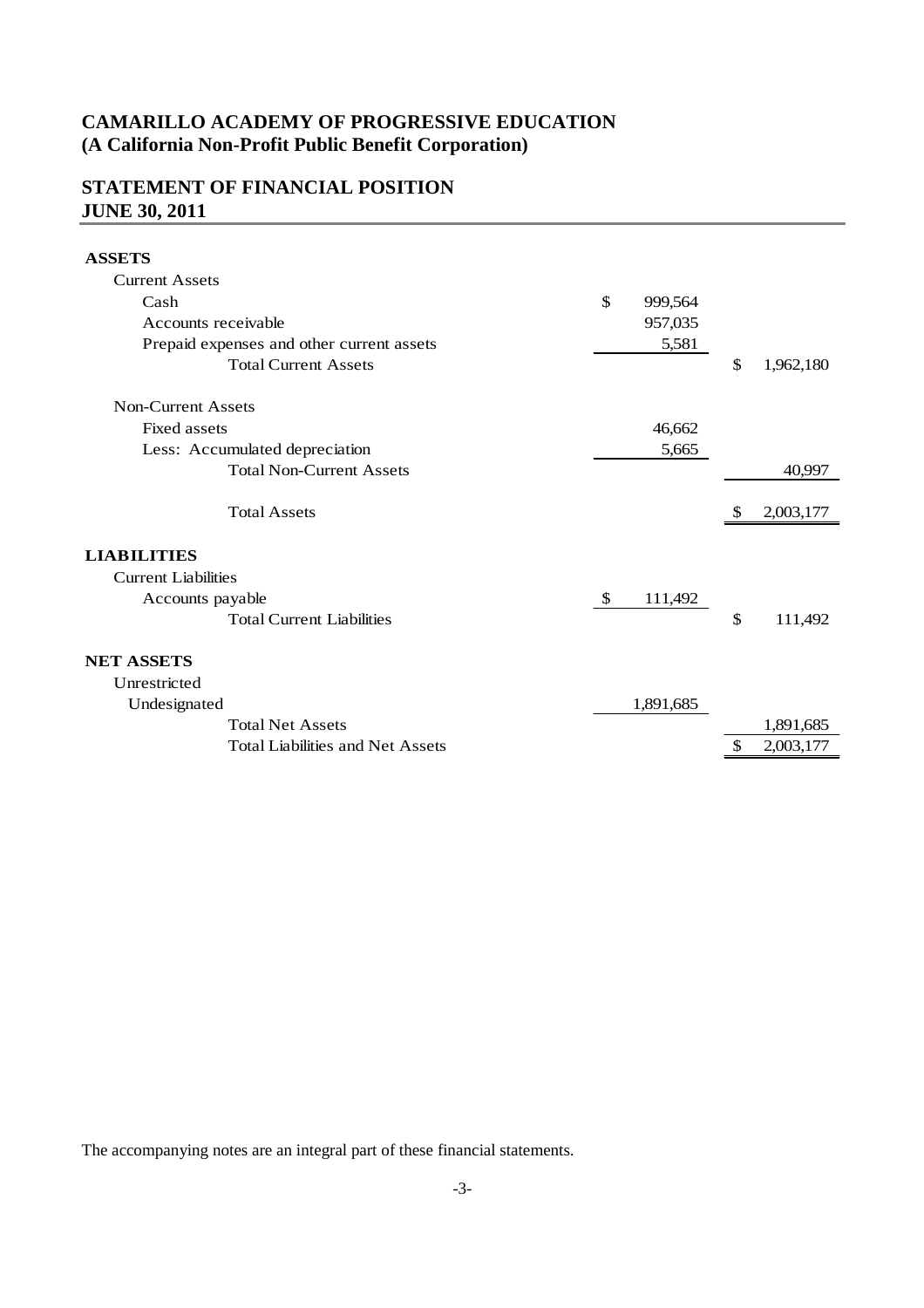### **STATEMENT OF ACTIVITIES AND CHANGES IN NET ASSETS FOR THE YEAR ENDED JUNE 30, 2011**

### **REVENUES** Revenue limit sources State apportionment  $$1,665,479$ In-lieu property taxes 1,148,500 Federal revenue 125,479 State revenue 539,421 Local revenues 133,858 Interest 17,663 Total Revenue 3,630,400 **EXPENSES** Program services Teacher salaries and benefits 1,865,675 Other instructional salaries and benefits 232,613 Other student services 155,272 Educational programs 39,693 Student supplies 38,040 Depreciation 5,178 Equipment 65,538 Subtotal 2,402,009 Management and general Clerical salaries and benefits 309,688 District supervisory fee 30,407 Occupancy 30,328 Insurance 14,846 Operating expenses 286,934 Subtotal 672,203 Total Expenses 3,074,212 **INCREASE IN UNRESTRICTED NET ASSETS** 556,188 **NET ASSETS, BEGINNING OF YEAR** 1,335,497 **NET ASSETS, END OF YEAR** \$ 1,891,685

The accompanying notes are an integral part of these financial statements.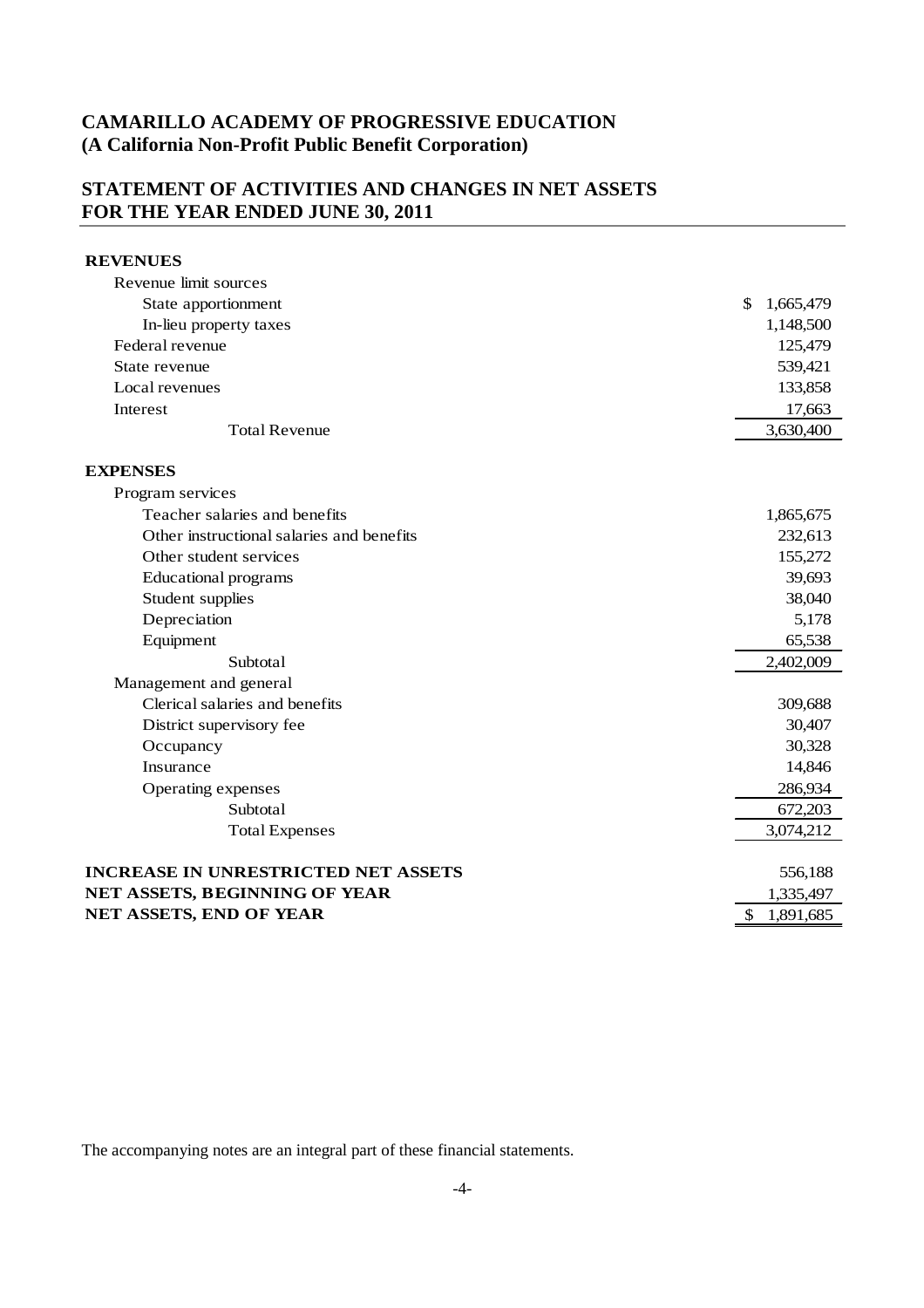# **STATEMENT OF CASH FLOWS FOR THE YEAR ENDED JUNE 30, 2011**

| <b>CASH FLOWS FROM OPERATING ACTIVITIES</b>                                        |                           |                   |
|------------------------------------------------------------------------------------|---------------------------|-------------------|
| Cash received from operating grants                                                | $\mathbb{S}$              | 3,151,379         |
| Cash received from donations                                                       |                           | 151,521           |
| Cash payments to employees for services                                            |                           | (2,407,976)       |
| Cash payments to suppliers for goods and services                                  |                           | (86, 567)         |
| Cash payments for insurance                                                        |                           | (14, 846)         |
| Cash payments for facility use                                                     |                           | (30, 328)         |
| Cash payments for professional services                                            |                           | (225,372)         |
| Cash payments for other operating expenses                                         |                           | (286, 934)        |
| <b>Net Cash Provided by Operating Activities</b>                                   |                           | 250,877           |
| <b>CASH FLOWS FROM CAPITAL AND RELATED</b><br><b>FINANCING ACTIVITIES</b>          |                           |                   |
|                                                                                    |                           |                   |
| Acquisition of capital assets<br>Principal paid on capital debt                    |                           | (15,512)<br>(541) |
| <b>Net Cash Used by Capital and Related</b>                                        |                           |                   |
| <b>Financing Activities</b>                                                        |                           | (16,053)          |
| Net Increase in Cash and Cash Equivalents                                          |                           | 234,824           |
| Cash - Beginning                                                                   |                           | 764,740           |
| Cash - Ending                                                                      | $\boldsymbol{\mathsf{S}}$ | 999,564           |
| RECONCILIATION OF OPERATING INCOME TO NET CASH<br>PROVIDED BY OPERATING ACTIVITIES |                           |                   |
| Operating income                                                                   | \$                        | 556,188           |
| Adjustments to reconcile operating income to net                                   |                           |                   |
| cash provided by operating activities:                                             |                           |                   |
| Depreciation                                                                       |                           | 5,178             |
| Changes in assets and liabilities:                                                 |                           |                   |
| Receivables                                                                        |                           | (327,500)         |
| Prepaid expenditures                                                               |                           | 19,499            |
| <b>Accrued</b> liabilities                                                         |                           | (2,488)           |
| <b>Net Cash Provided by Operating Activities</b>                                   | \$                        | 250,877           |

The accompanying notes are an integral part of these financial statements.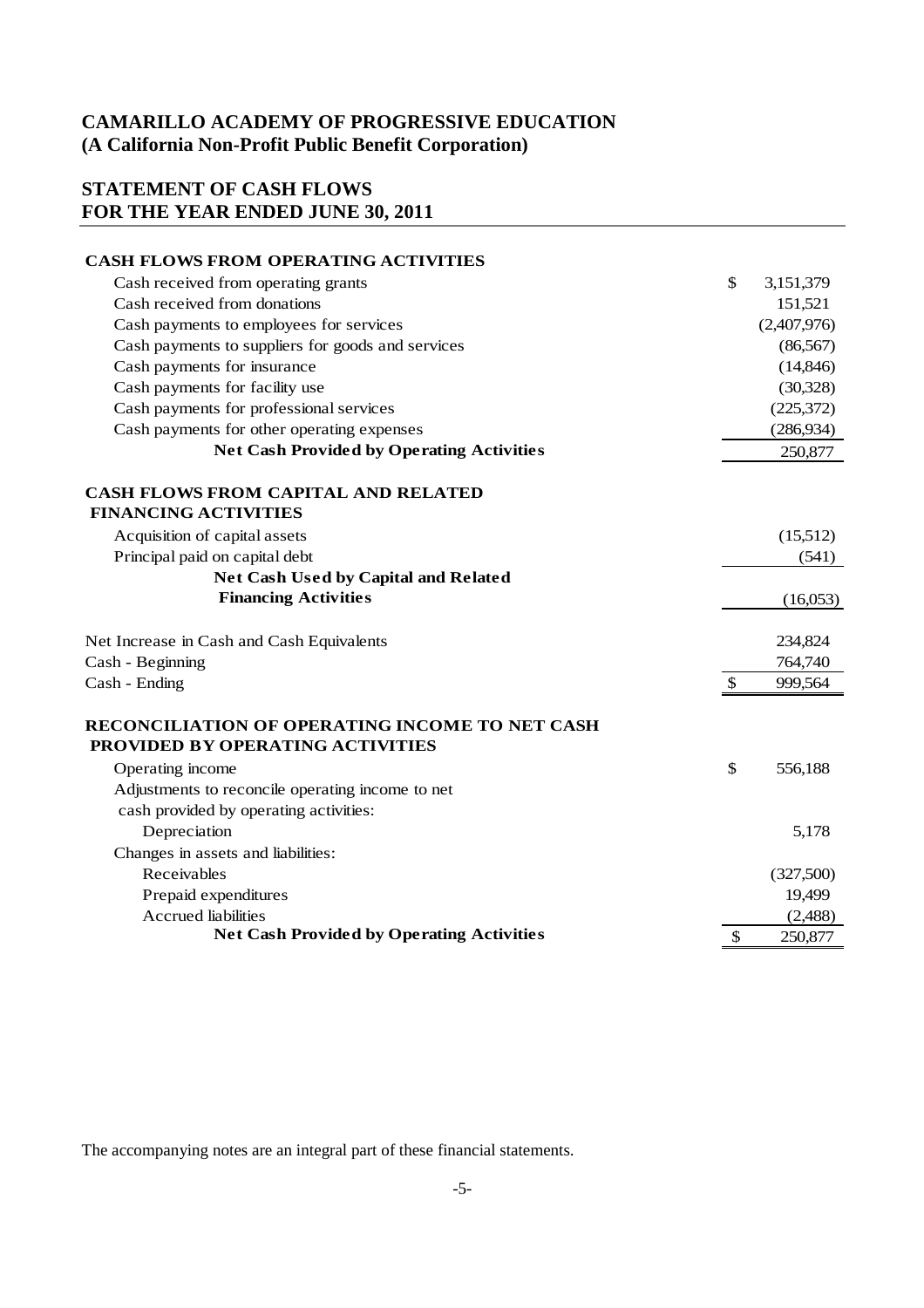### **NOTES TO FINANCIAL STATEMENTS JUNE 30, 2011**

#### *NOTE 1 - ORGANIZATION AND MISSION*

The Camarillo Academy of Progressive Education (CAPE) is a non-profit public benefit corporation and was approved for a charter by the Oxnard Union High School District on June 20, 2007, for a period of five years ending in 2012.

Charter school number authorized by the State: 0943

CAPE located at 777 Aileen Street, Camarillo, opened on September 5, 2007, and currently serves 568 students in grades kindergarten through eight. CAPE is teaching students with an educational philosophy that expands upon the "Open" philosophy that thrived in Camarillo for over 30 years, first at Bedford Open and then at Los Senderos Open.

#### *NOTE 2 - SUMMARY OF SIGNIFICANT ACCOUNTING POLICIES*

The significant policies followed by the CAPE are described below to enhance the financial statements.

#### **Financial Statement Presentation**

The Charter School is required to report information about its financial position and activities in three classes of net assets: unrestricted, temporarily restricted, and permanently restricted net assets. The Charter School had no temporarily or permanently restricted net assets, as of June 30, 2011. In addition, the CAPE is required to present a statement of cash flows.

#### **Accounting Method - Basis of Accounting**

The financial statements were prepared in accordance with accounting principles generally accepted in the United States of America as applicable to not-for-profit organizations. Basis of accounting refers to when revenues and expenses are recognized in the accounts and reported on the financial statements. Basis of accounting relates to the timing of measurement made, regardless of the measurement focus applied. The Charter School uses the accrual basis of accounting. Revenues are recognized when they are earned and expenditures are recognized in the accounting period in which the liability is incurred.

#### **Revenue Recognition**

Contributions received are recorded as unrestricted, temporarily restricted, or permanently restricted depending upon the existence and/or nature of any donor restrictions.

All donor-restricted contributions are recorded as increases in temporarily or permanently restricted net assets depending on the nature of the restriction. When a restriction expires, either by the passage of time or the purpose is satisfied, the temporarily restricted net assets are reclassified to unrestricted net assets and reported in the *Statement of Activities* as "net assets released from restrictions."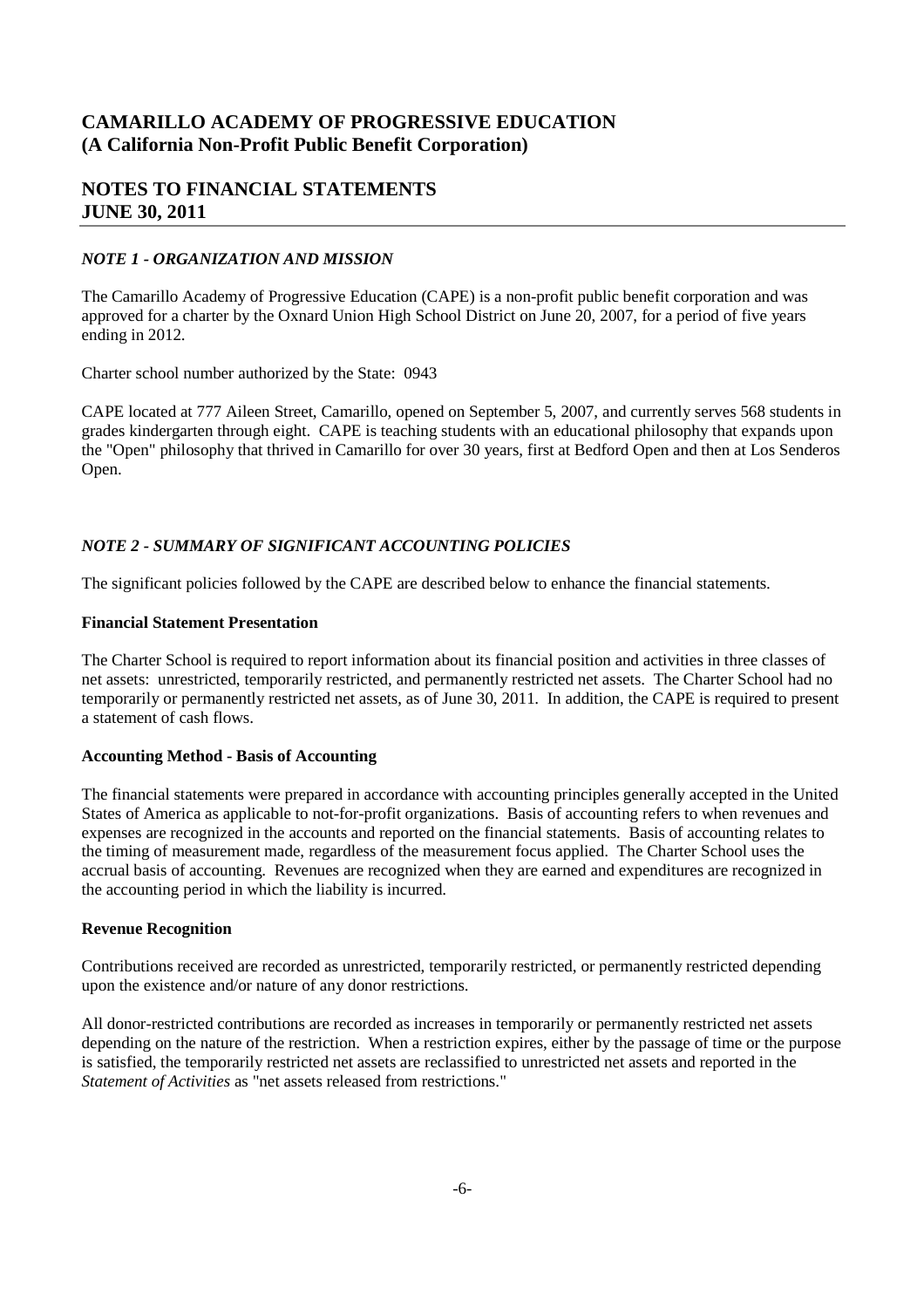### **NOTES TO FINANCIAL STATEMENTS JUNE 30, 2011**

#### **Income Taxes**

The Charter School is a non-profit public benefit corporation that is exempt from income taxes under Section 501(c)(3) of the Internal Revenue Code, and classified by the Internal Revenue Service as other than a private foundation. It is also exempt from State franchise and income taxes under Section 23701(d) of the California Revenue and Taxation Code. Accordingly, no provision for income taxes has been reflected in these financial statements.

#### **Cash**

For purposes of the Statement of Cash Flows, the CAPE considers all highly liquid investments with an initial maturity of three months or less to be cash equivalents.

#### **Accounts Receivable**

Accounts receivable are stated at the amount management expects to collect from the outstanding balance. Management provides an analysis of the probable collection of the accounts through a provision for bad debt expense and an adjustment to a valuation allowance. At June 30, 2011, management has determined that all accounts receivable are fully collectible, and no allowance for bad debts has been established.

#### **Fixed Assets**

It is the CAPE's policy to capitalize individual property and equipment purchases over \$1,000. Lesser amounts are expensed. Purchased property and equipment is capitalized at cost. Donations of property and equipment are recorded as contributions at their estimated fair value. Such donations are reported as unrestricted contributions unless the donor has restricted the donated asset to a specific purpose. Tenant improvement, furniture and equipment are depreciated using the straight-line method, over 2 to 5 years. As of June 30, 2011, depreciation expense was \$5,178.

#### **Deferred Revenue**

Deferred revenue arises when resources are received by the CAPE prior to the incurrence of qualifying expenditures. In subsequent periods, when the obligation in which the resources were received are met, or when the CAPE has a legal claim to the resources, the liability for deferred revenue is removed from the Statement of Net Assets and revenue is recognized.

#### **Donated Services, Goods, and Facilities**

A substantial number of volunteers have donated their time and experience to the CAPE's program services and fundraising campaigns during the year. However, these donated services are not reflected in the financial statements since there is no readily determined method of valuing the services.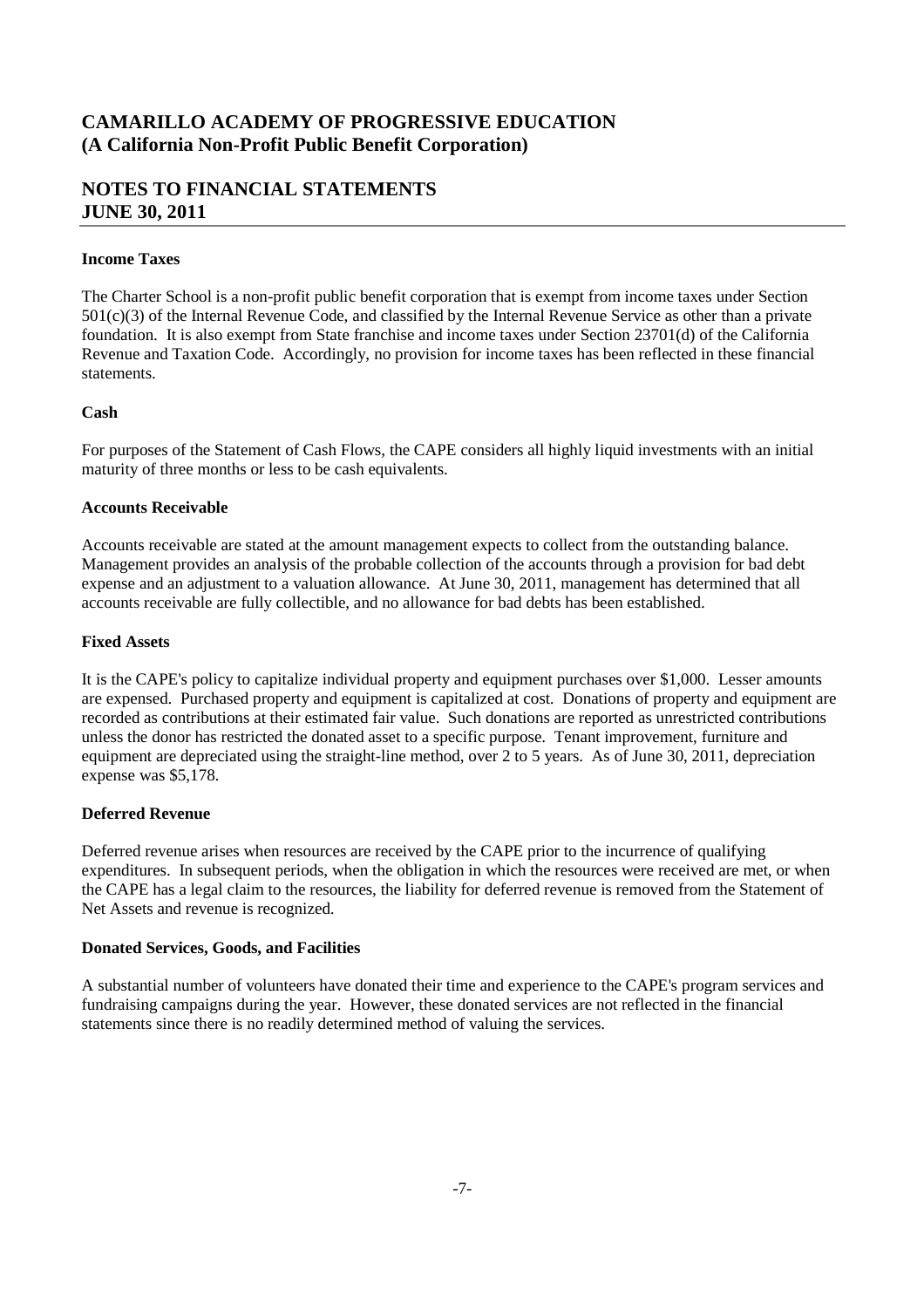### **NOTES TO FINANCIAL STATEMENTS JUNE 30, 2011**

#### **Use of Estimates**

The preparation of financial statements in conformity with accounting principles generally accepted in the United States of America requires management to make estimates and assumptions that affect the reported amounts of assets and liabilities, and disclosure of contingent assets and liabilities, at the date of the financial statements and the reported amounts of revenues and expenses during the reporting period. Actual results could differ from those estimates. Significant estimates include the value of the beneficial interest in a charitable remainder trust.

#### **Unrestricted/Designated Net Assets**

Designations of the ending net assets indicate tentative plans for financial resource utilization in a future period. As of June 30, 2011, the CAPE has no designation balance.

#### *NOTE 3 - CASH*

Cash at June 30, 2011, consisted of the following:

|                                  |     | Reported | Bank            |
|----------------------------------|-----|----------|-----------------|
|                                  |     | Amount   | Balance         |
| Deposits                         |     |          |                 |
| Cash on hand and in credit union | \$. | 999,564  | \$<br>1,022,859 |
|                                  |     |          |                 |

Cash balances held in credit unions are insured up to \$250,000 by the National Credit Union Association (NCUA). The Charter School maintains its cash in credit union deposit accounts that at times may exceed insured limits. The Charter School has not experienced any losses in such accounts. At June 30, 2011, CAPE had \$772,859 in excess of NCUA insured limits.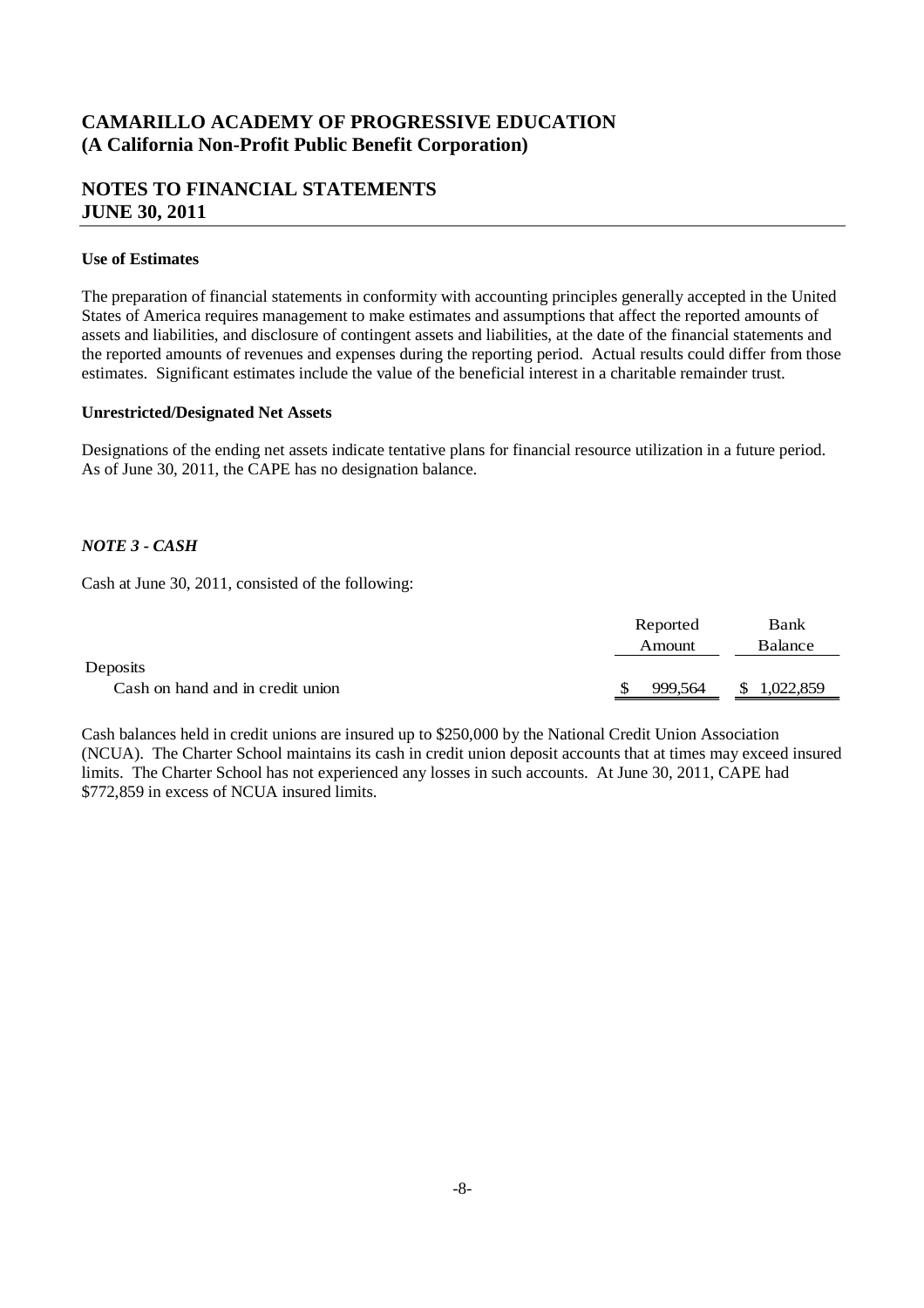### **NOTES TO FINANCIAL STATEMENTS JUNE 30, 2011**

#### *NOTE 4 - ACCOUNTS RECEIVABLE*

Accounts receivable at June 30, 2011, consisted of the following:

| Revenue limit sources              |   |         |
|------------------------------------|---|---------|
| General purpose block grant        | S | 630,386 |
| In-lieu property taxes             |   | 91,119  |
| <b>Total Revenue Limit Sources</b> |   | 721,505 |
| Federal receivable                 |   | 24,752  |
| State receivable                   |   | 161,059 |
| Lottery                            |   | 39,121  |
| Local receivable                   |   | 10,598  |
| <b>Total Accounts Receivable</b>   |   | 957,035 |

#### *NOTE 5 - FIXED ASSETS*

Fixed assets at June 30, 2011, consisted of the following

| Computer equipment             | 26,898  |
|--------------------------------|---------|
| Leasehold improvements         | 19,764  |
|                                | 46,662  |
| Less: accumulated depreciation | (5,665) |
| <b>Total Fixed Assets</b>      | 40,997  |

During the year ended June 30, 2011, \$5,178 was charged to depreciation expense.

#### *NOTE 6 - ACCOUNTS PAYABLE*

Accounts payable at June 30, 2011, consisted of the following:

| Payroll and benefits                     | 64.445  |
|------------------------------------------|---------|
| Vendor payables                          | 15.205  |
| Due to Oxnard Union High School District | 30,407  |
| Due to grantor                           | 1.435   |
| <b>Total Accounts Payable</b>            | 111.492 |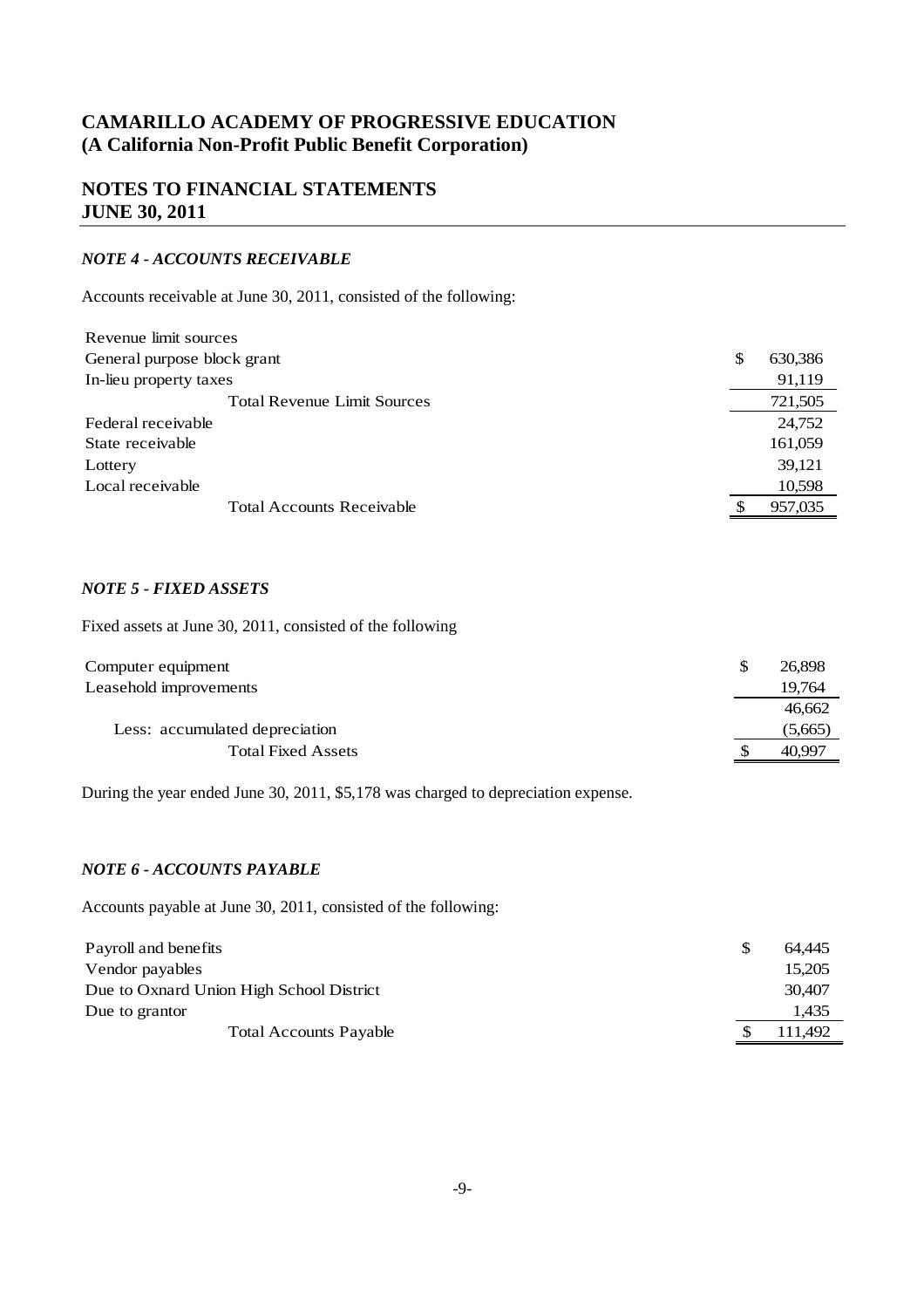### **NOTES TO FINANCIAL STATEMENTS JUNE 30, 2011**

#### *NOTE 7 - EMPLOYEE RETIREMENT SYSTEMS*

Qualified employees are covered under multiple-employer retirement plans maintained by agencies of the State of California. Certificated employees are members of the California State Teachers' Retirement System (CalSTRS).

#### **CalSTRS**

#### **Plan Description**

The Charter School contributes to CalSTRS through the Ventura County Office of Education, a cost-sharing multiple-employer public employee retirement system defined benefit pension plan administered by CalSTRS. The plan provides retirement and disability benefits, annual cost-of-living adjustments, and survivor benefits to beneficiaries. Benefit provisions are established by State statutes, as legislatively amended, within the California State Teachers' Retirement Law. CalSTRS issues a separate comprehensive annual financial report that includes financial statements and required supplementary information. Copies of the CalSTRS annual financial report may be obtained from CalSTRS, 7919 Folsom Blvd., Sacramento, California 95826.

#### **Funding Policy**

Active plan members are required to contribute 8.0 percent of their salary and the CAPE is required to contribute an actuarially determined rate. The actuarial methods and assumptions used for determining the rate are those adopted by CalSTRS Teachers' Retirement Board. The required employer contribution rate for fiscal year 2010-2011 was 8.25 percent of annual payroll. The contribution requirements of the plan members are established by State statute. The Charter School's contribution to CalSTRS for the fiscal year ending June 30, 2011, was \$124,254, and is equal to 100 percent of the required contributions for the year.

#### **CalPERS**

#### **Plan Description**

The CAPE contributes to the School Employer Pool under the CalPERS, a cost-sharing multiple-employer public employee retirement system defined benefit pension plan administered by CalPERS. The plan provides retirement and disability benefits, annual cost-of-living adjustments, and survivor benefits to plan members and beneficiaries. Benefit provisions are established by State statutes, as legislatively amended, within the California Public Employees' Retirement Laws. CalPERS issues a separate comprehensive annual financial report that includes financial statements and required supplementary information. Copies of the CalPERS' annual financial report may be obtained from the CalPERS Executive Office, 400 P Street, Sacramento, California 95811.

#### **Funding Policy**

Active plan members are required to contribute 7.0 percent of their salary and the CAPE is required to contribute an actuarially determined rate. The actuarial methods and assumptions used for determining the rate are those adopted by the CalPERS Board of Administration. The required employer contribution rate for fiscal year 2010-2011 was 10.707 percent of annual payroll. The contribution requirements of the plan members are established by State statute. The CAPE's contribution to CalPERS for the fiscal year ending June 30, 2011, was \$27,283, and equal to 100 percent of the required contributions for the year.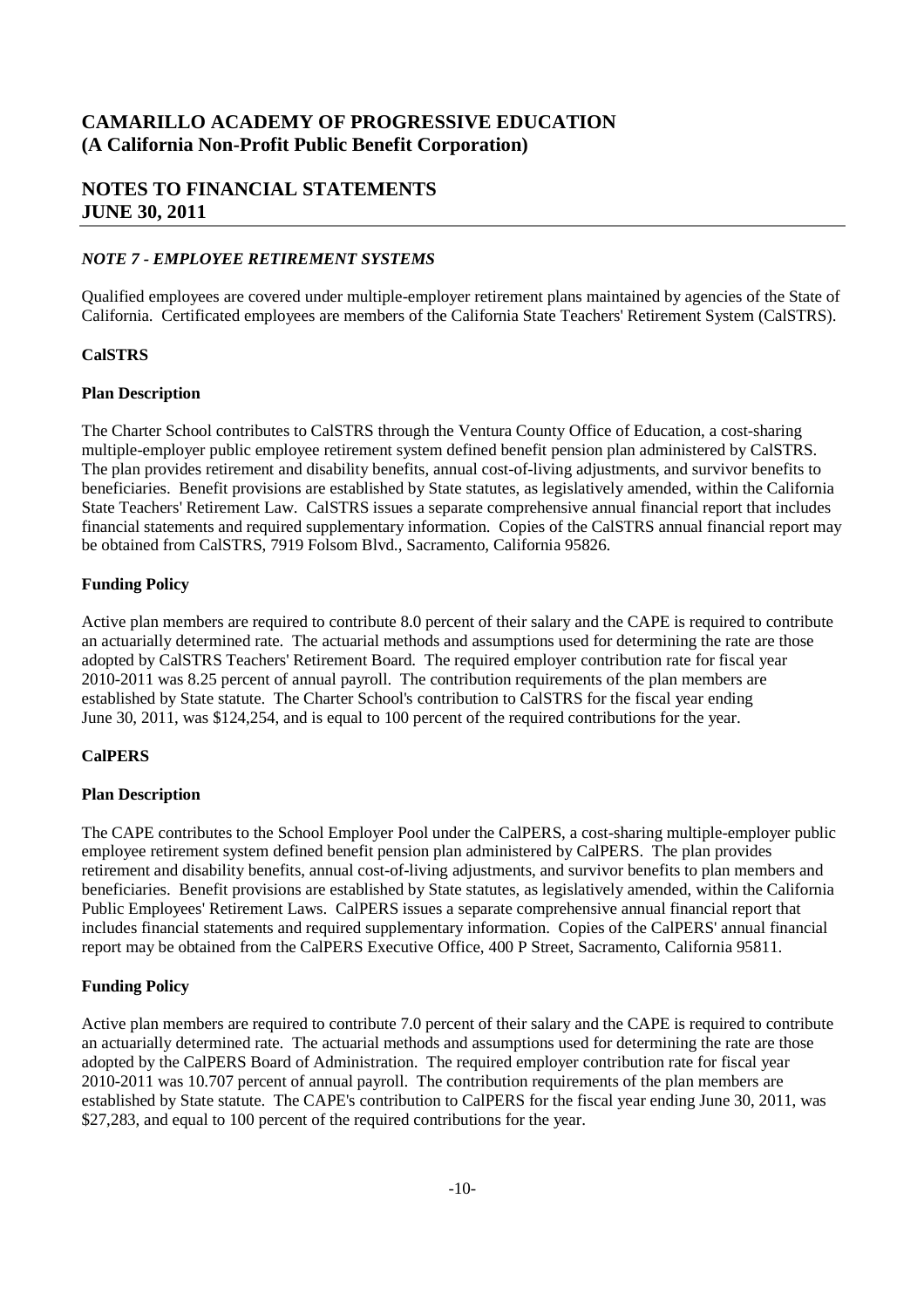### **NOTES TO FINANCIAL STATEMENTS JUNE 30, 2011**

#### **On Behalf Payments**

The State of California makes contributions to CalSTRS on behalf of the CAPE. These payments consist of State General Fund contributions to CalSTRS in the amount of \$60,625 (4.267 percent of annual payroll). Under accounting principles generally accepted in the United States of America, these amounts are to be reported as revenues and expenditures. Accordingly, these amounts have been recorded in these financial statements. On behalf payments have been excluded from the calculation of available reserves.

#### *NOTE 8 - SUBSEQUENT EVENTS*

The Charter School's management has evaluated events or transactions that may occur for potential recognition or disclosure in the financial statements from the balance sheet date through September 30, 2011, which is the date the financial statements were available to be issued. Management has determined that there were no subsequent events or transactions other than those noted below that would have a material impact on the current year financial.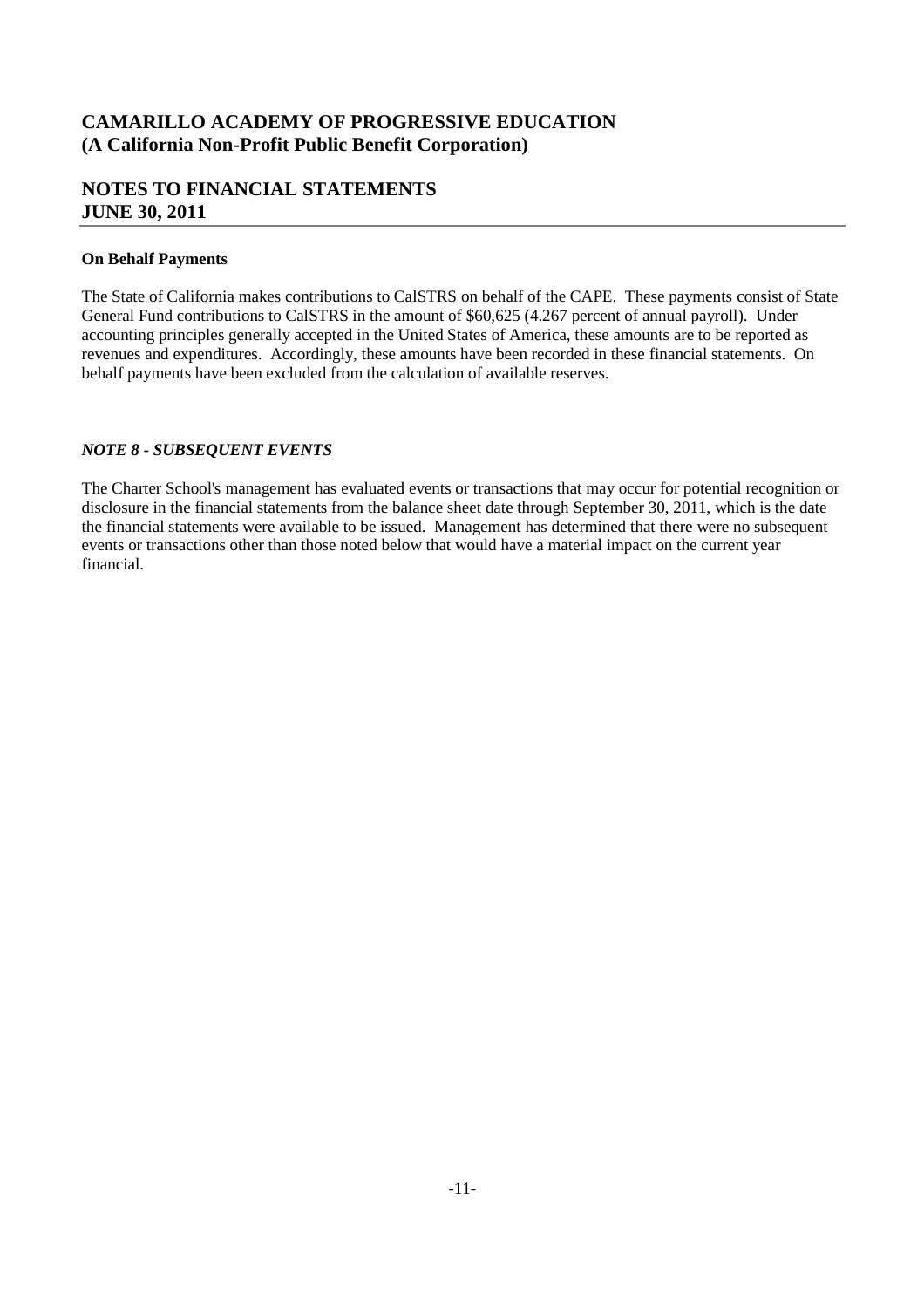*SUPPLEMENTARY INFORMATION*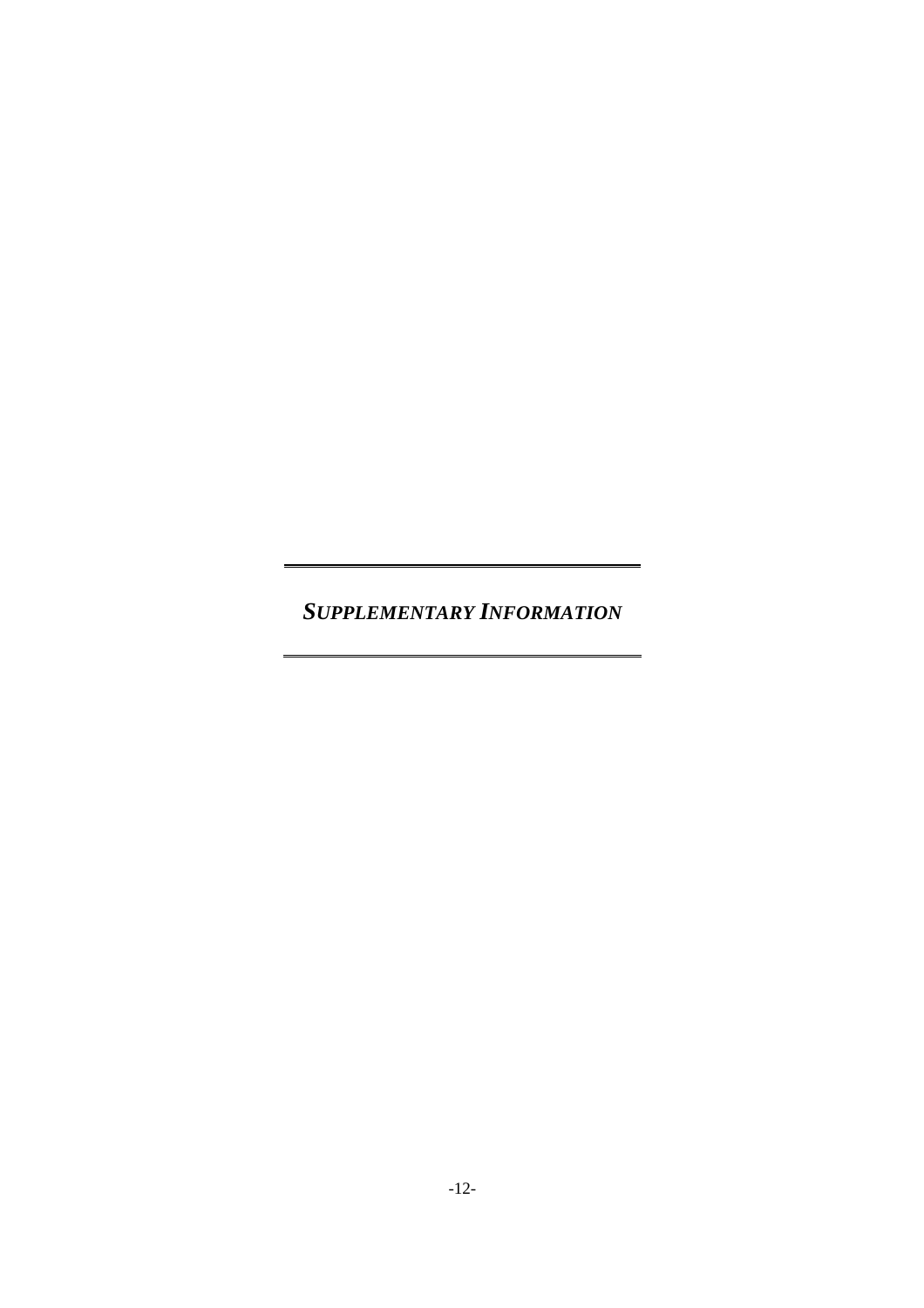### **LOCAL EDUCATION AGENCY ORGANIZATION STRUCTURE JUNE 30, 2011**

#### **ORGANIZATION**

The Camarillo Academy of Progressive Education (CAPE) (Charter School No. 0943) was granted on June 20, 2007, by the Oxnard Union High School District and opened on September 5, 2007. The CAPE operates one school, grades kindergarten through eight.

#### **GOVERNING BOARD**

| <b>MEMBER</b>        | <b>OFFICE</b> | <b>TERM EXPIRES</b> |
|----------------------|---------------|---------------------|
| Chris Parker         | President     | 2012                |
| Ada Lee Sullivan     | Secretary     | 2012                |
| Konni Jo Bryant      | Member        | 2013                |
| <b>Richard Busse</b> | Member        | 2012                |
| Judith Laurentowski  | Member        | 2011                |
| Jill McCrory         | Member        | 2013                |

#### **ADMINISTRATION**

| Janet Kanongata'a | Superintendent         |
|-------------------|------------------------|
| Maryellen Lang    | Director of Education  |
| Doreen Learned    | Director of Operations |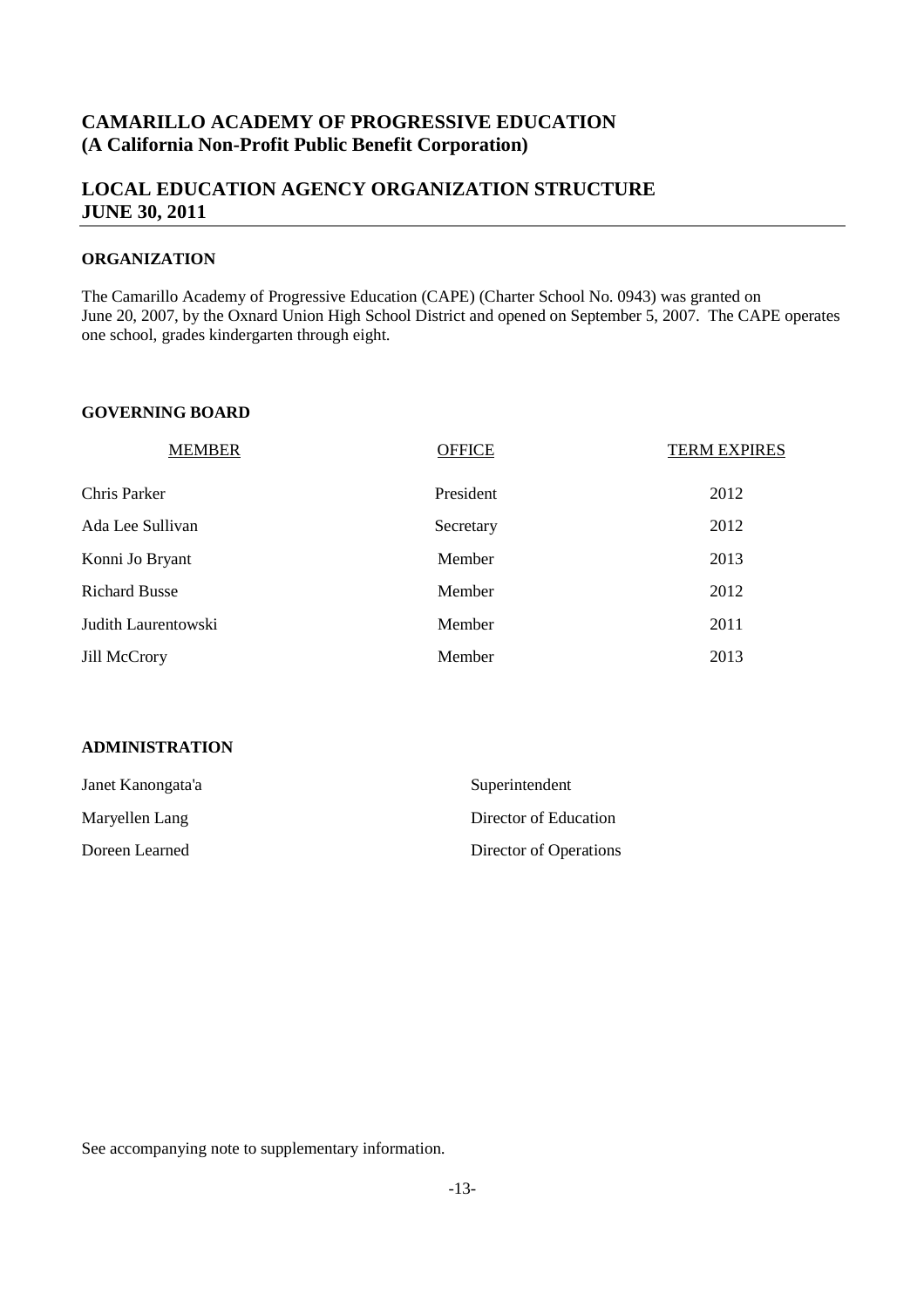# **SCHEDULE OF APPORTIONMENT DAYS OF ATTENDANCE FOR THE YEAR ENDED JUNE 30, 2011**

|                                   | <b>Final Report</b> |        |
|-----------------------------------|---------------------|--------|
|                                   | (Revised)           |        |
|                                   | P <sub>2</sub>      | Annual |
| Grade Level - Total               | Report              | Report |
| Kindergarten                      | 57.77               | 57.86  |
| Grades $1 - 3$ *                  | 176.25              | 176.70 |
| Grades $4 - 6$ *                  | 191.88              | 192.00 |
| Grades 7 - 8 $*$                  | 118.68              | 119.23 |
| Total                             | 544.58              | 545.79 |
|                                   |                     |        |
|                                   | P <sub>2</sub>      | Annual |
| Grade Level - Classroom Based     | Report              | Report |
| Kindergarten                      | 57.51               | 57.58  |
| Grades $1 - 3$                    | 175.79              | 176.02 |
| Grades 4 - 6                      | 191.46              | 191.51 |
| Grades 7 - 8                      | 118.05              | 118.64 |
| Total - Classroom based           | 542.81              | 543.75 |
|                                   |                     |        |
|                                   | P <sub>2</sub>      | Annual |
| Grade Level - Non-Classroom Based | Report              | Report |
| Kindergarten                      | 0.26                | 0.28   |
| Grades 1 - 3                      | 0.46                | 0.68   |
| Grades $4 - 6$                    | 0.42                | 0.49   |
| Grades 7 - 8                      | 0.63                | 0.59   |
| Total - Non-Classroom based       | 1.77                | 2.04   |
|                                   |                     |        |

\* Includes short-term independent study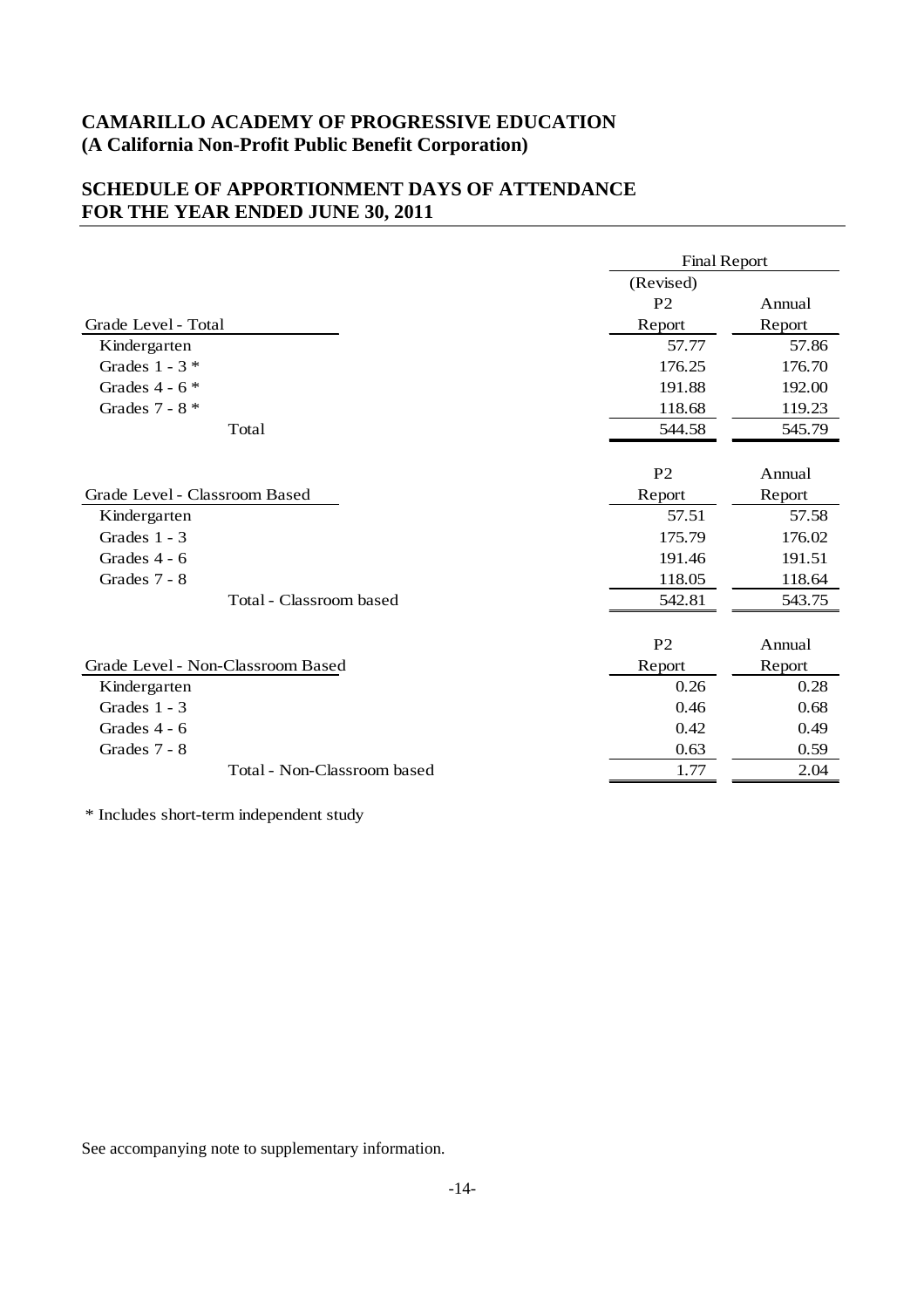# **SCHEDULE OF INSTRUCTIONAL TIME FOR THE YEAR ENDED JUNE 30, 2011**

|                | 1982-83 | Reduced<br>1982-83 | 1986-87     | Reduced<br>1986-87 | 2010-11 |             | Number of Days |               |
|----------------|---------|--------------------|-------------|--------------------|---------|-------------|----------------|---------------|
|                | Actual  | Actual             | Minutes     | Minutes            | Actual  | Traditional | Multitrack     |               |
| Grade Level    | Minutes | Minutes            | Requirement | Requirement        | Minutes | Calendar    | Calendar       | <b>Status</b> |
| Kindergarten   | $\ast$  | $\frac{1}{2}$      | 36,000      | 34,971             | 36,000  | 180         | N/A            | Complied      |
| Grades $1 - 3$ |         |                    |             |                    |         |             |                |               |
| Grade 1        | ∗       | *.                 | 50,400      | 48,960             | 52,200  | 180         | N/A            | Complied      |
| Grade 2        | ∗       | *.                 | 50,400      | 48,960             | 52,200  | 180         | N/A            | Complied      |
| Grade 3        | ∗       | *                  | 50,400      | 48,960             | 52,200  | 180         | N/A            | Complied      |
| Grades $4-6$   |         |                    |             |                    |         |             |                |               |
| Grade 4        | $\ast$  | $\ast$             | 54,000      | 52,457             | 54,540  | 180         | N/A            | Complied      |
| Grade 5        | ∗       | *.                 | 54,000      | 52,457             | 54,540  | 180         | N/A            | Complied      |
| Grade 6        | ∗       | *                  | 54,000      | 52,457             | 54,540  | 180         | N/A            | Complied      |
| Grades $7 - 8$ |         |                    |             |                    |         |             |                |               |
| Grade 7        | $\ast$  | *                  | 54,000      | 52,457             | 56,550  | 180         | N/A            | Complied      |
| Grade 8        | $\ast$  | *                  | 54,000      | 52,457             | 56,550  | 180         | N/A            | Complied      |

\* The Charter School was not operating in 1982-83.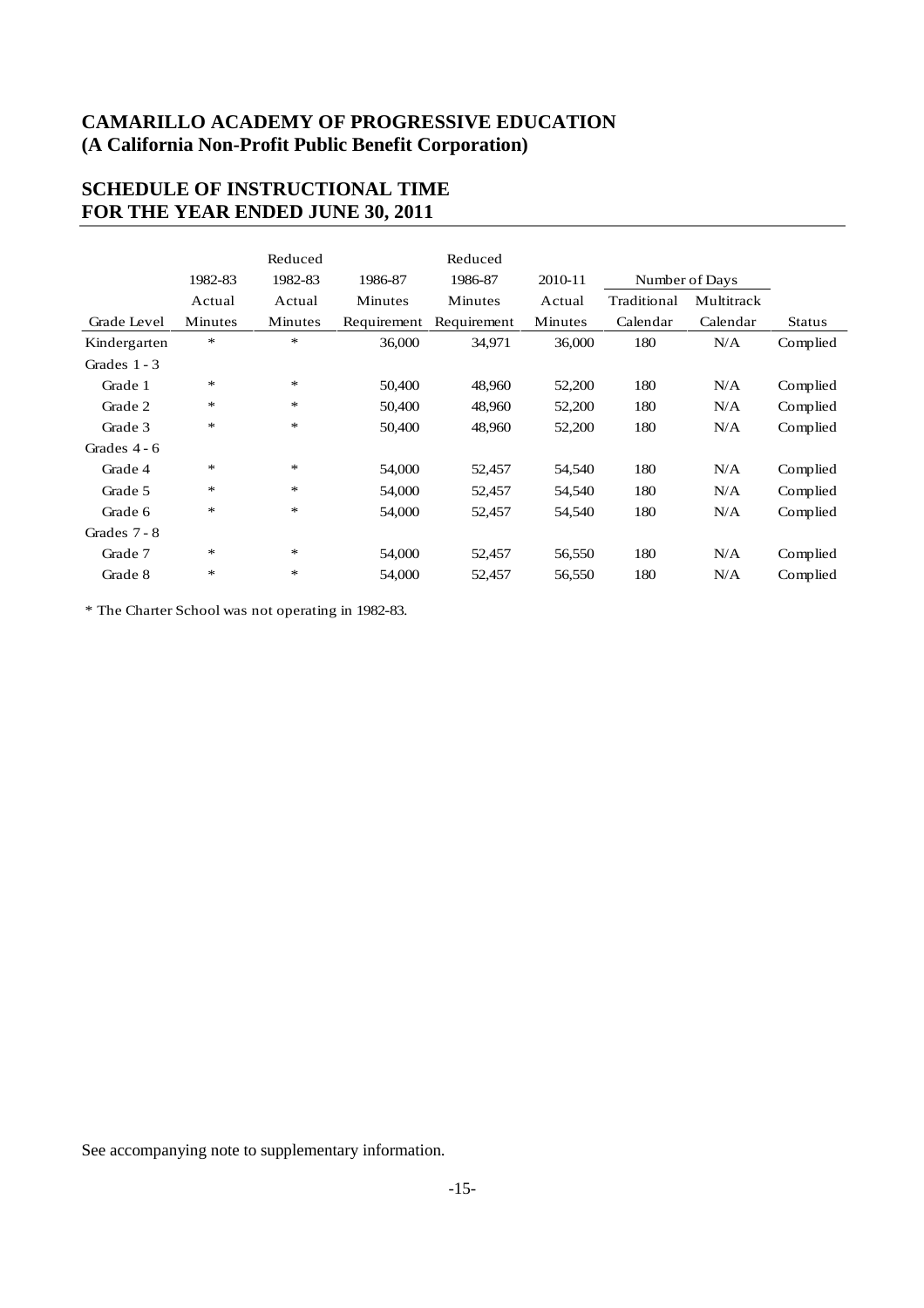### **RECONCILIATION OF ANNUAL FINANCIAL REPORT WITH AUDITED FINANCIAL STATEMENTS FOR THE YEAR ENDED JUNE 30, 2011**

There were no adjustments to the Unaudited Actual Financial Report, which required reconciliation to the audited financial statements at June 30, 2011.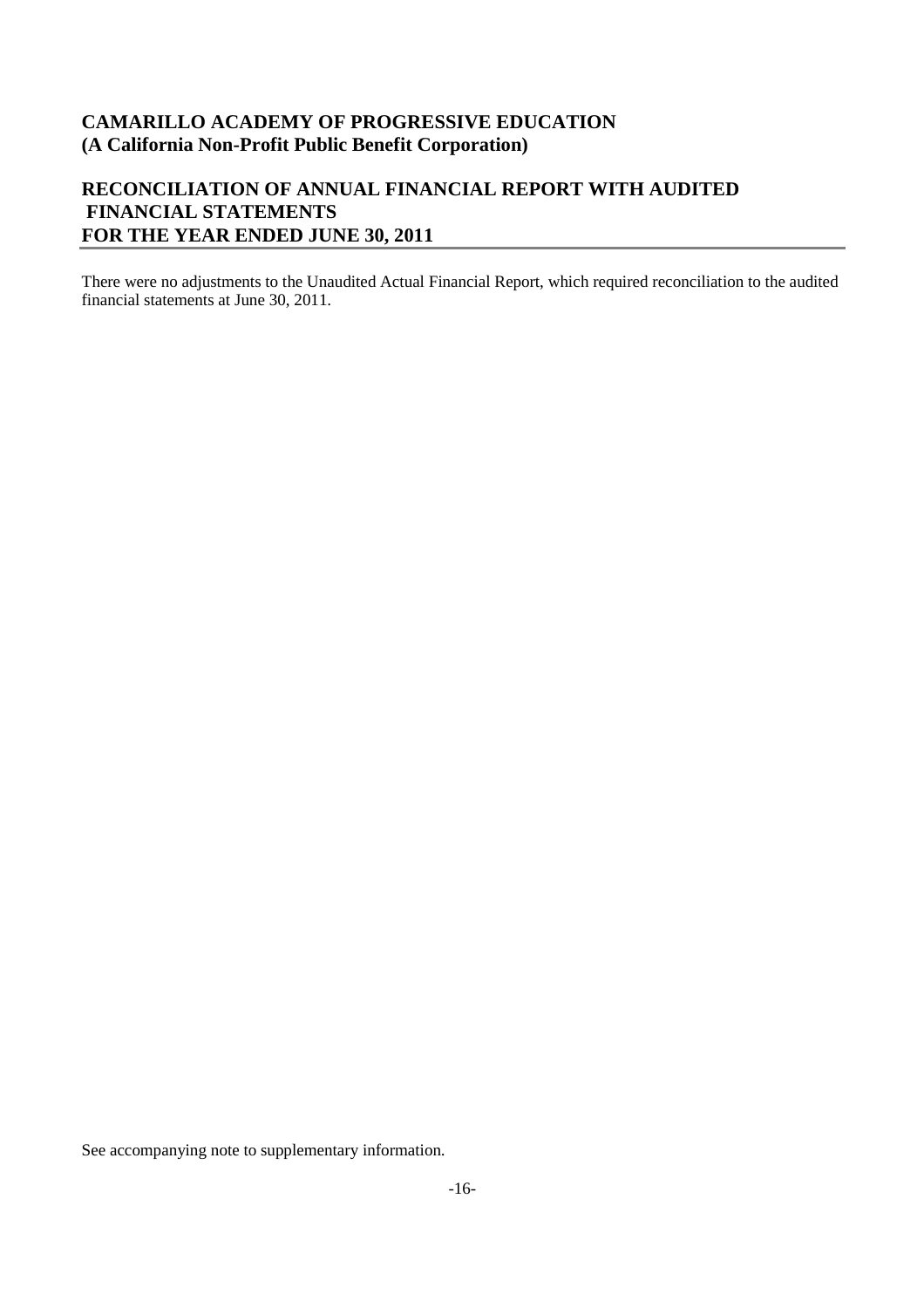### **NOTE TO SUPPLEMENTARY INFORMATION JUNE 30, 2011**

#### *NOTE 1 - PURPOSE OF SUPPLEMENTARY SCHEDULES*

#### **Local Education Agency Organization Structure**

This schedule provides information about the charter school operated, members of the governing board, and members of the administration.

#### **Schedule of Apportionment Days of Attendance**

This schedule presents information on the amount of instructional time offered by the CAPE and whether the CAPE complied with provisions of *Education Code* Sections 46200 and 46206. The purpose of attendance accounting from a fiscal standpoint is to provide the basis on which apportionments of State funds are made through the Ventura County Office of Education to Camarillo Academy of Progressive Education.

#### **Schedule of Instructional Time**

This schedule presents information on the amount of instructional time offered by the CAPE and whether the CAPE complied with the provisions of *Education Code* Sections 46200 through 46206.

Charter schools must maintain their instructional minutes at either the 1982-83 actual minutes or the 1986-87 requirements; whichever is greater, as required by *Education Code* Section 46201.

#### **Reconciliation of Annual Financial Report with Audited Financial Statements**

This schedule provides the information necessary to reconcile the fund balance of all funds reported on the Unaudited Actual Financial Report to the audited financial statements.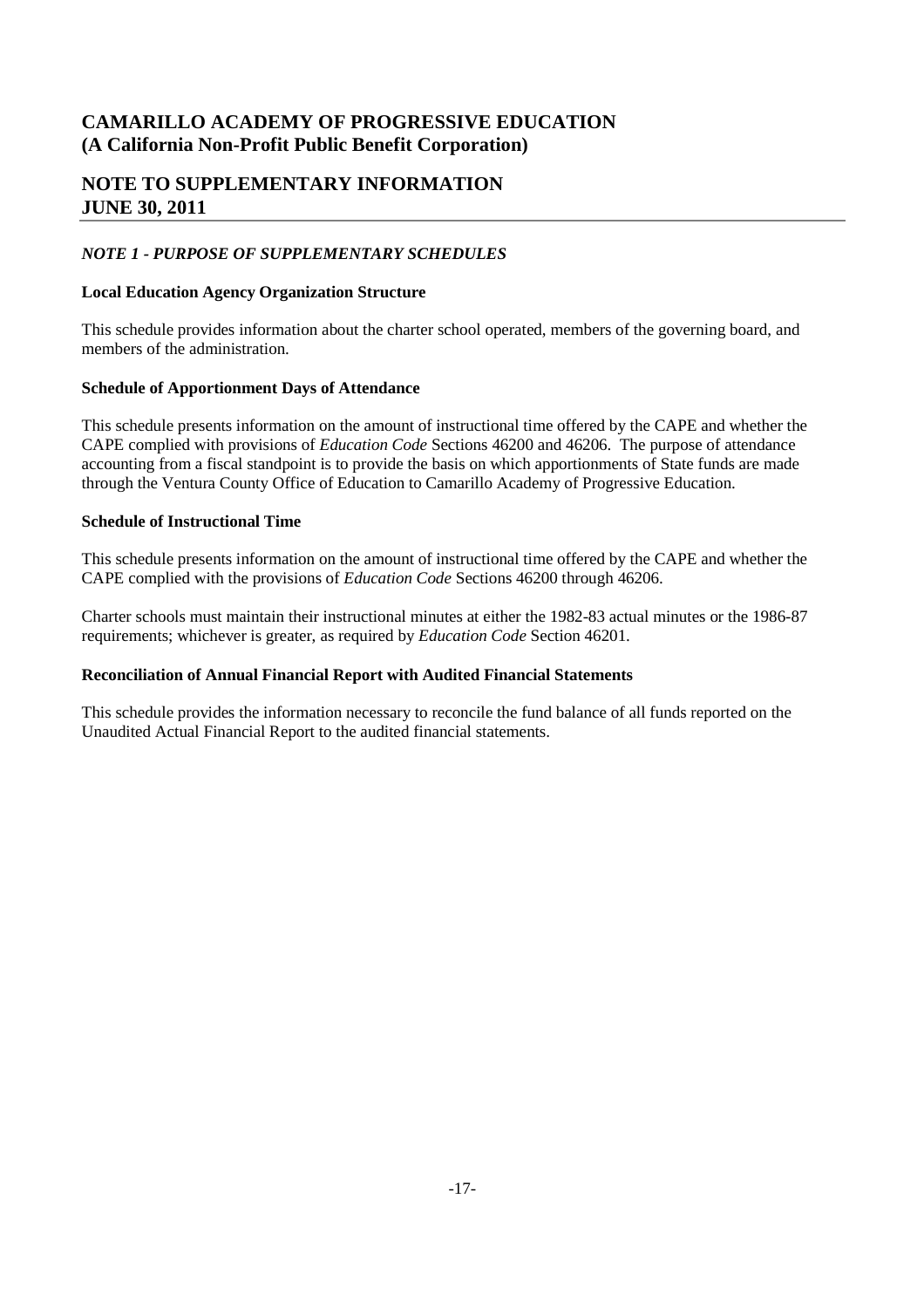*INDEPENDENT AUDITORS' REPORTS*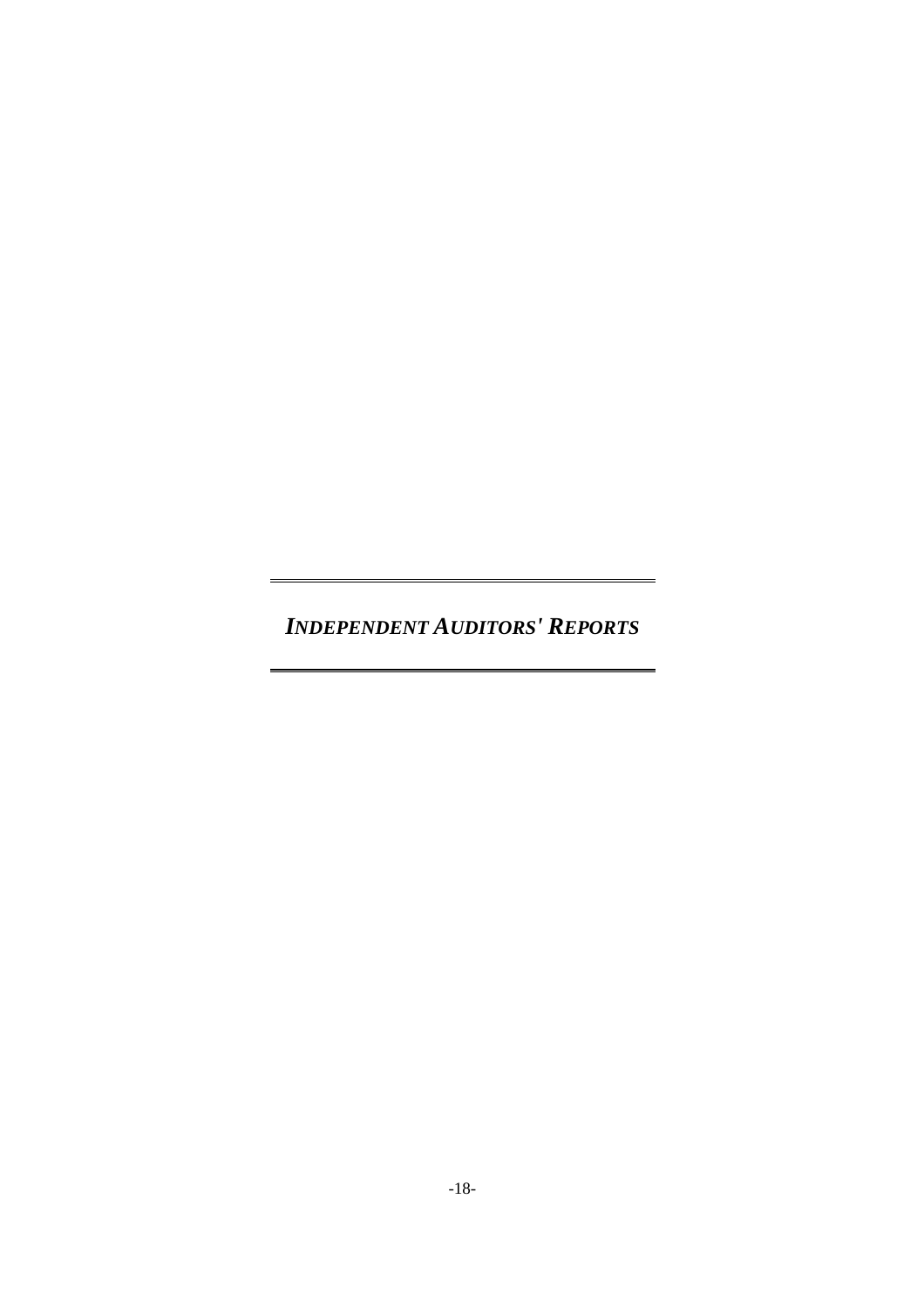

#### **INDEPENDENT AUDITORS' REPORT ON INTERNAL CONTROL OVER FINANCIAL REPORTING AND ON COMPLIANCE AND OTHER MATTERS BASED ON AN AUDIT OF FINANCIAL STATEMENTS PERFORMED IN ACCORDANCE WITH** *GOVERNMENT AUDITING STANDARDS*

Governing Board Camarillo Academy of Progressive Education Camarillo, California

We have audited the financial statements of Camarillo Academy of Progressive Education as of and for the year ended June 30, 2011, and have issued our report thereon dated September 30, 2011. We conducted our audit in accordance with auditing standards generally accepted in the United States of America and the standards applicable to financial audits contained in *Government Auditing Standards,* issued by the Comptroller General of the United States.

#### **Internal Control Over Financial Reporting**

The management of Camarillo Academy of Progressive Education is responsible for establishing and maintaining effective internal control over financial reporting. In planning and performing our audit, we considered Camarillo Academy of Progressive Education's internal control over financial reporting as a basis for designing our auditing procedures for the purpose of expressing our opinions on the financial statements, but not for the purpose of expressing an opinion on the effectiveness of the Camarillo Academy of Progressive Education's internal control over financial reporting. Accordingly, we do not express an opinion on the effectiveness of the Camarillo Academy of Progressive Education's internal control over financial reporting.

A *deficiency in internal control* exists when the design or operation of a control does not allow management or employees, in the normal course of performing their assigned functions, to prevent or detect and correct misstatements on a timely basis. A *material weakness* is a deficiency, or combination of deficiencies, in internal control, such that there is a reasonable possibility that a material misstatement of the entity's financial statements will not be prevented, or detected and corrected on a timely basis.

Our consideration of internal control over financial reporting was for the limited purpose described in the first paragraph of this section and was not designed to identify all deficiencies in internal control over financial reporting that might be deficiencies, significant deficiencies or material weaknesses. We did not identify any deficiencies in internal control over financial reporting that we consider to be material weaknesses, as defined above.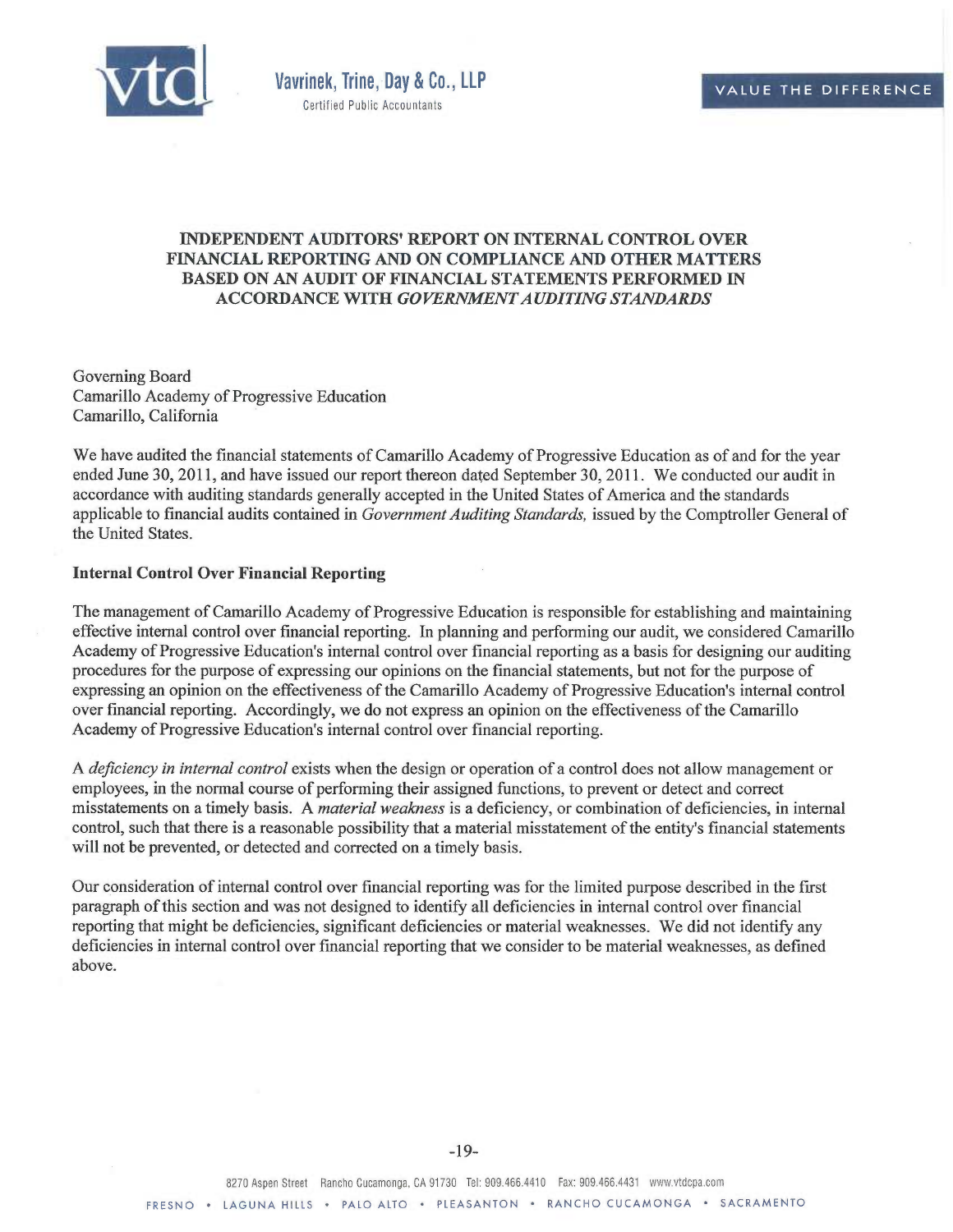#### **Compliance and Other Matters**

As part of obtaining reasonable assurance about whether Camarillo Academy of Progressive Education's financial statements are free of material misstatement, we performed tests of its compliance with certain provisions of laws, regulations, contracts, and grant agreements, noncompliance with which could have a direct and material effect on the determination of financial statement amounts. However, providing an opinion on compliance with those provisions was not an objective of our audit, and accordingly, we do not express such an opinion. The results of our tests disclosed no instances of noncompliance or other matters that are required to be reported under *Government Auditing Standards.* 

This report is intended solely for the information and use of the governing board, management, the California Department of Education, the State Controller's Office, and pass-through entities, and is not intended to be and should not be used by anyone other than these specified parties.

Vanninch, Tune, Day & Co, LLP

Rancho Cucamonga, California September 30, 2011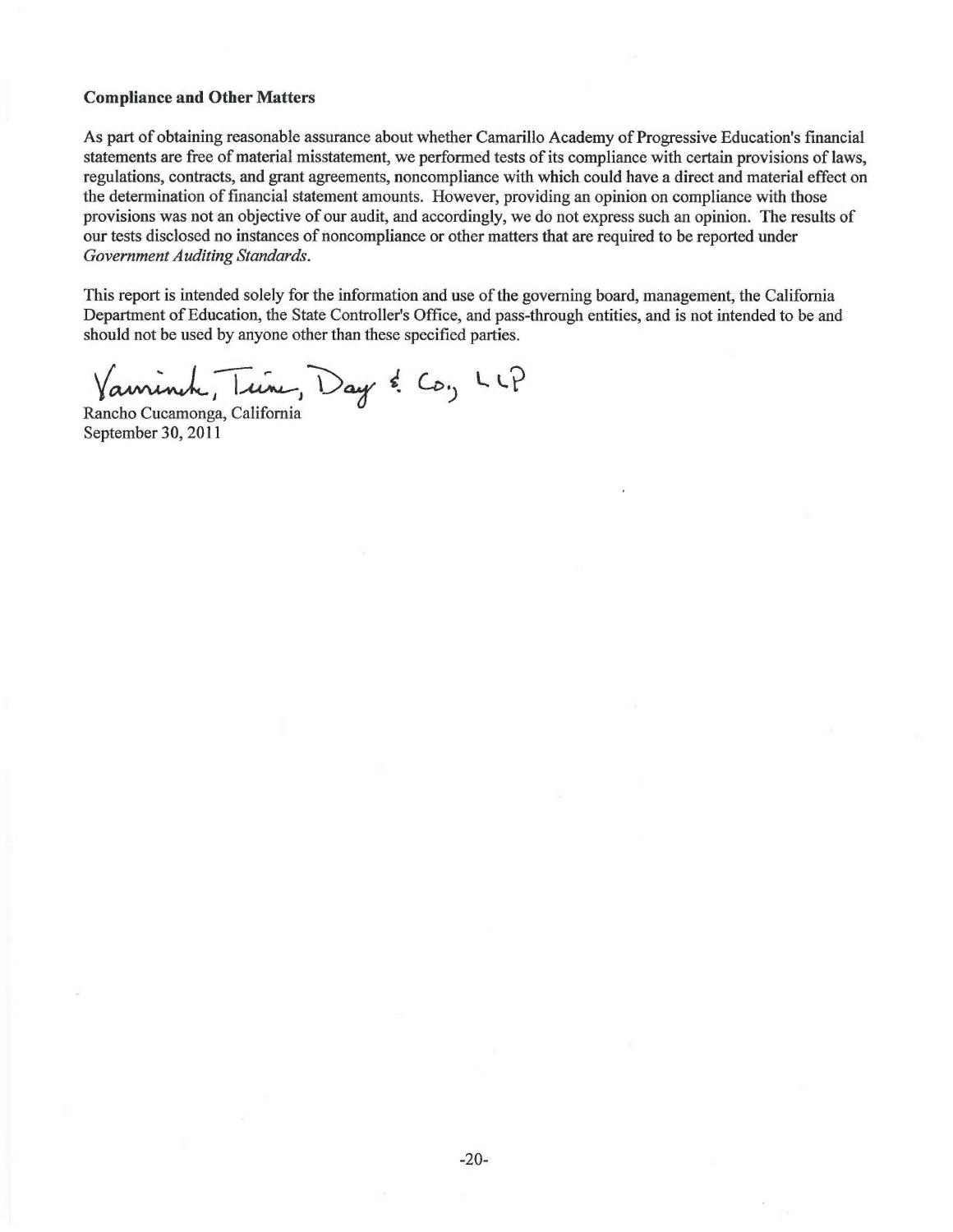

#### **INDEPENDENT AUDITORS' REPORT ON STATE COMPLIANCE**

Governing Board Camarillo Academy of Progressive Education Camarillo, California

We have audited Camarillo Academy of Progressive Education's compliance with the requirements as identified in the *Standards and Procedures for Audit of California K-12 Local Educational Agencies 2010-11* applicable to Camarillo Academy of Progressive Education's government programs as noted below for the year ended June 30, 2011. Compliance with the requirements referred to above is the responsibility of Camarillo Academy of Progressive Education's management. Our responsibility is to express an opinion on Camarillo Academy of Progressive Education's compliance based on our audit.

We conducted our audit in accordance with auditing standards generally accepted in the United States of America; the standards applicable to financial audits contained in *Government Auditing Standards,* issued by the Comptroller General of the United States; and the *Standards and Procedures for Audits of California K-12 Local Educational Agencies 2010-11* require that we plan and perform the audit to obtain reasonable assurance about whether noncompliance with the compliance requirements referred to above that could have a material effect on the applicable government programs noted below. An audit includes examining, on a test basis, evidence about Camarillo Academy of Progressive Education's compliance with those requirements and performing such other procedures as we considered necessary in the circumstances. We believe that our audit provides a reasonable basis for our opinions. Our audit does not provide a legal determination of Camarillo Academy of Progressive Education's compliance with those requirements.

In our opinion, Camarillo Academy of Progressive Education complied, in all material respects, with the compliance requirements referred to above that are applicable to the government programs noted below that were audited for the year ended June 30, 2011.

In connection with the audit referred to above, we selected and tested transactions and records to determine the Camarillo Academy of Progressive Education's compliance with the State laws and regulations applicable to the following items:

|                               | Procedures in<br><b>Audit Guide</b> | Procedures<br>Performed |
|-------------------------------|-------------------------------------|-------------------------|
| <b>Attendance Accounting:</b> |                                     |                         |
| Attendance reporting          | 8                                   | Not Applicable          |
| Kindergarten continuance      |                                     | Not Applicable          |
| Independent study             | 23                                  | Not Applicable          |
| Continuation education        | 10                                  | Not Applicable          |
| <b>Instructional Time:</b>    |                                     |                         |
| School districts              | 6                                   | Not Applicable          |
| County offices of education   |                                     | Not Applicable          |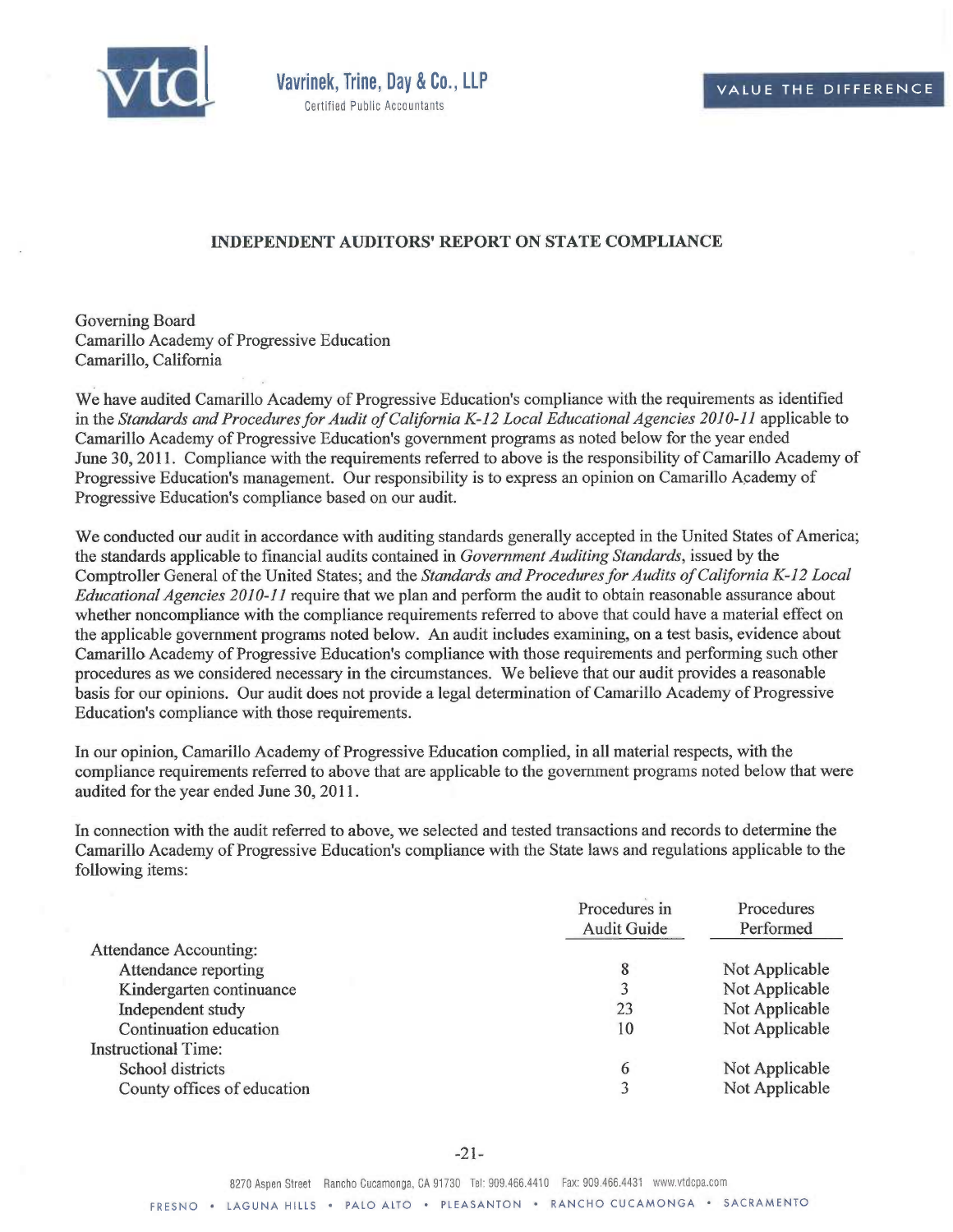|                                                              | Procedures in      | Procedures     |
|--------------------------------------------------------------|--------------------|----------------|
|                                                              | <b>Audit Guide</b> | Performed      |
| <b>Instructional Materials:</b>                              |                    |                |
| General requirements                                         | 8                  | Not Applicable |
| Ratios of Administrative Employees to Teachers               |                    | Not Applicable |
| <b>Classroom Teacher Salaries</b>                            |                    | Not Applicable |
| Early retirement incentive                                   | 4                  | Not Applicable |
| Gann limit calculation                                       |                    | Not Applicable |
| School Accountability Report Card                            | 3                  | Not Applicable |
| Public hearing requirement - receipt of funds                |                    | Not Applicable |
| Class Size Reduction Program (including in Charter Schools): |                    |                |
| General requirements                                         | 7                  | Not Applicable |
| Option one classes                                           | 3                  | Not Applicable |
| Option two classes                                           | 4                  | Not Applicable |
| District or charter schools with only one school serving K-3 | 4                  | Not Applicable |
| After School Education and Safety Program:                   |                    |                |
| General requirements                                         | 4                  |                |
| After school                                                 | 4                  | Not Applicable |
| Before school                                                | 5                  | Not Applicable |
| <b>Charter Schools:</b>                                      |                    |                |
| Contemporaneous records of attendance                        | 1                  | Yes            |
| Mode of instruction                                          |                    | Yes            |
| Non classroom-based instruction/independent study            | 15                 | Not Applicable |
| Determination of funding for non classroom-based instruction | 3                  | Not Applicable |
| Annual instruction minutes classroom based                   | 3                  | Yes            |

This report is intended solely for the information and use of the governing board, management, the California Department of Education, the State Controller's Office, the California Department of Finance, and pass-through entities and is not intended to be and should not be used by anyone other than these specified parties.

 $\alpha$ <sup>1</sup>/ *animates 10 de 2008 should*  $Co.$  LLP

 $\hat{\mathbf{v}}$ 

Rancho Cucamonga, California September 30, 2011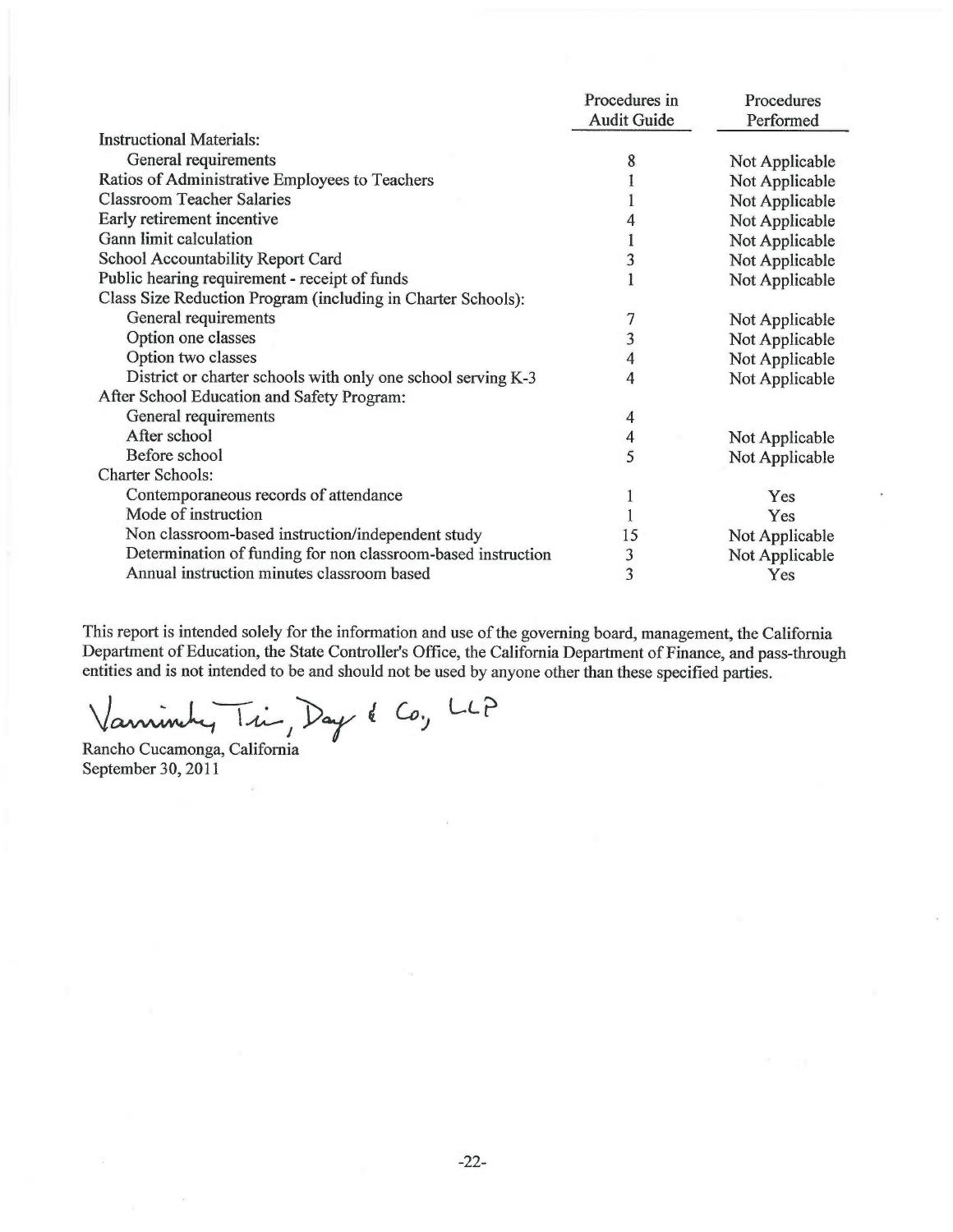*SCHEDULE OF FINDINGS AND QUESTIONED COSTS*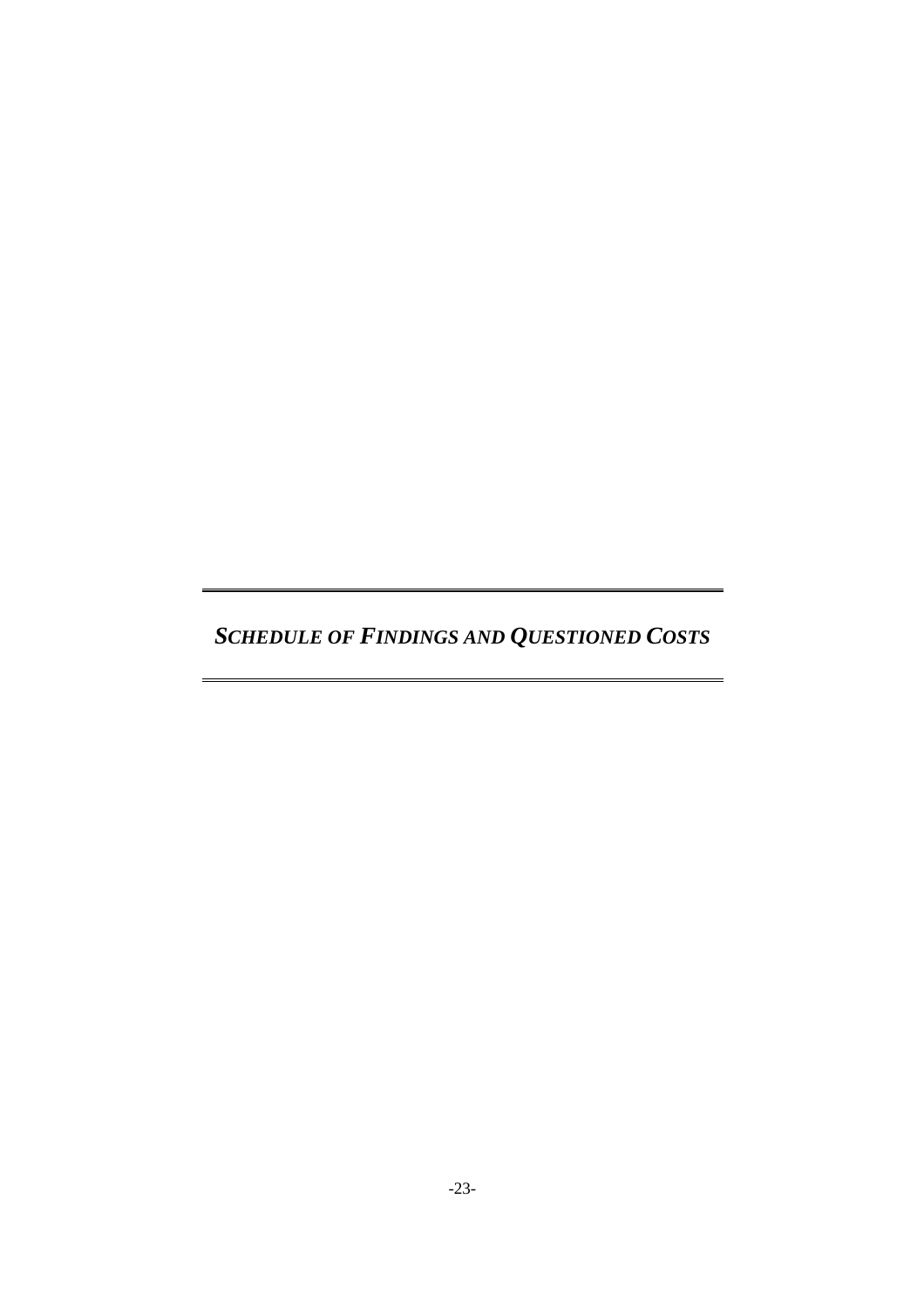## **SUMMARY OF AUDITORS' RESULTS FOR THE YEAR ENDED JUNE 30, 2011**

#### **FINANCIAL STATEMENTS**

| Type of auditors' report issued:                      | Unqualified   |
|-------------------------------------------------------|---------------|
| Internal control over financial reporting:            |               |
| Material weaknesses identified?                       | No            |
| Significant deficiencies identified?                  | None reported |
| Noncompliance material to financial statements noted? | No            |
| <b>STATE AWARDS</b>                                   |               |

Type of auditors' report issued on compliance for programs:

Unqualified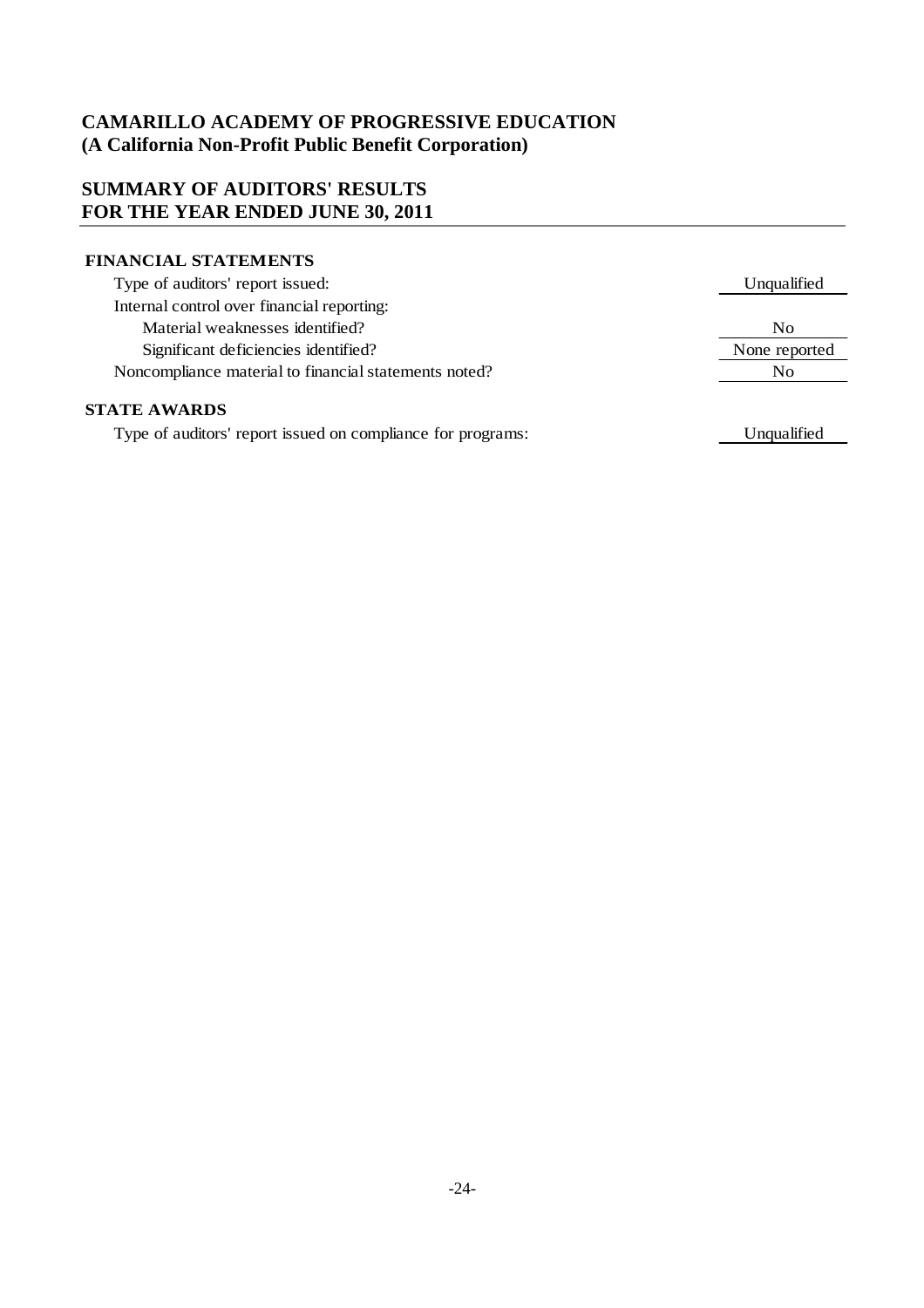# **FINANCIAL STATEMENT FINDINGS FOR THE YEAR ENDED JUNE 30, 2011**

None reported.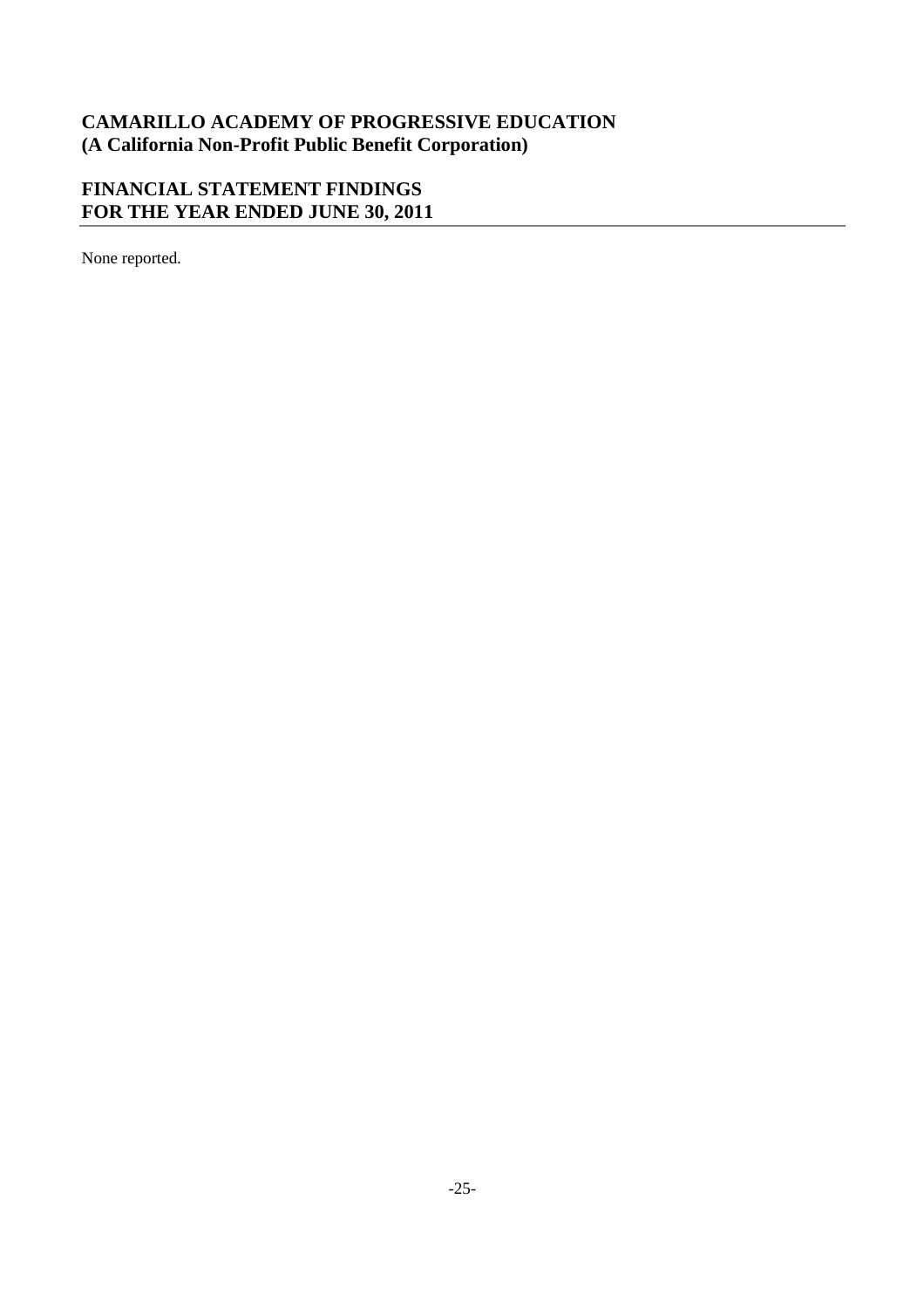# **STATE AWARDS FINDINGS AND QUESTIONED COSTS FOR THE YEAR ENDED JUNE 30, 2011**

None reported.